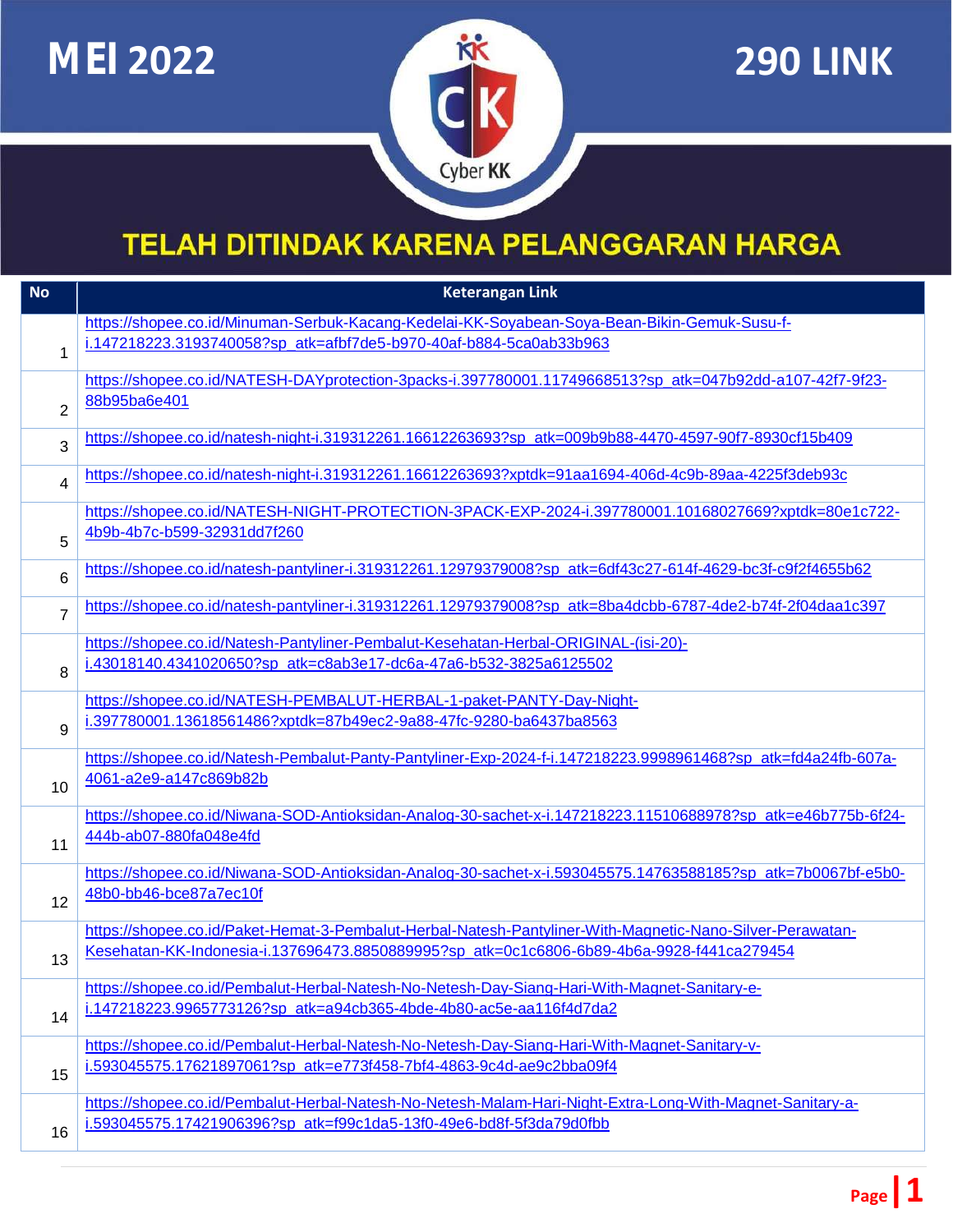

|    | https://shopee.co.id/Pembalut-Herbal-Natesh-No-Netesh-Malam-Hari-Night-Extra-Long-With-Magnet-Sanitary-y- |
|----|-----------------------------------------------------------------------------------------------------------|
| 17 | i.147218223.8054128275?sp atk=62e11aa6-6a31-4a63-9ff8-bcdd7227429d                                        |
|    | https://shopee.co.id/Pembalut-Herbal-Natesh-No-Netesh-Malam-Hari-Night-With-Magnet-Sanitary-h-            |
| 18 | i.147218223.5790884956?sp atk=12987ce6-dfcc-4de2-9bbb-db1958719d20                                        |
|    | https://shopee.co.id/Pembalut-Herbal-Natesh-No-Netesh-Malam-Hari-Night-With-Magnet-Sanitary-y-            |
| 19 | i.593045575.17421891615?sp atk=5833c9af-ac8a-408f-9e9c-f7673d2ff3fe                                       |
| 20 | https://shopee.co.id/product/117078181/13682517821?smtt=0.8201451-1650877105.3                            |
| 21 | https://shopee.co.id/product/117078181/13682517821?smtt=0.8201451-1650877670.3                            |
| 22 | https://shopee.co.id/product/117078181/14763809029?smtt=0.8201451-1650876954.3                            |
| 23 | https://shopee.co.id/product/117078181/14763809029?smtt=0.8201451-1650877607.3                            |
| 24 | https://shopee.co.id/product/117078181/17330185375?smtt=0.8201451-1650877202.3                            |
| 25 | https://shopee.co.id/product/117078181/17330185375?smtt=0.8201451-1650877305.3                            |
| 26 | https://shopee.co.id/product/125730519/3804088378?smtt=0.5775228-1649861658.9                             |
| 27 | https://shopee.co.id/product/125730519/4201848954?smtt=0.5775228-1649861743.9                             |
| 28 | https://shopee.co.id/product/125730519/4302964330?smtt=0.5775228-1649861678.9                             |
| 29 | https://shopee.co.id/product/125730519/4402965022?smtt=0.5775228-1649861699.9                             |
| 30 | https://shopee.co.id/product/125730519/5202962968?smtt=0.5775228-1649861605.9                             |
| 31 | https://shopee.co.id/product/125730519/6708074330?smtt=0.5775228-1649861724.9                             |
| 32 | https://shopee.co.id/product/127651493/6515768228?smtt=0.7606183-1649088067.3                             |
| 33 | https://shopee.co.id/product/131868716/3757175011?smtt=0.7606183-1649087971.3                             |
| 34 | https://shopee.co.id/product/131868716/7357080727?smtt=0.7606183-1649087991.3                             |
| 35 | https://shopee.co.id/product/15283201/7395998905?smtt=0.7606183-1649088033.3                              |
| 36 | https://shopee.co.id/product/156364895/12770580006?smtt=0.8201451-1650877182.3                            |
| 37 | https://shopee.co.id/product/156364895/12770580006?smtt=0.8201451-1650877566.3                            |
| 38 | https://shopee.co.id/product/167073750/10366241185?smtt=0.155439508-1650053583.9                          |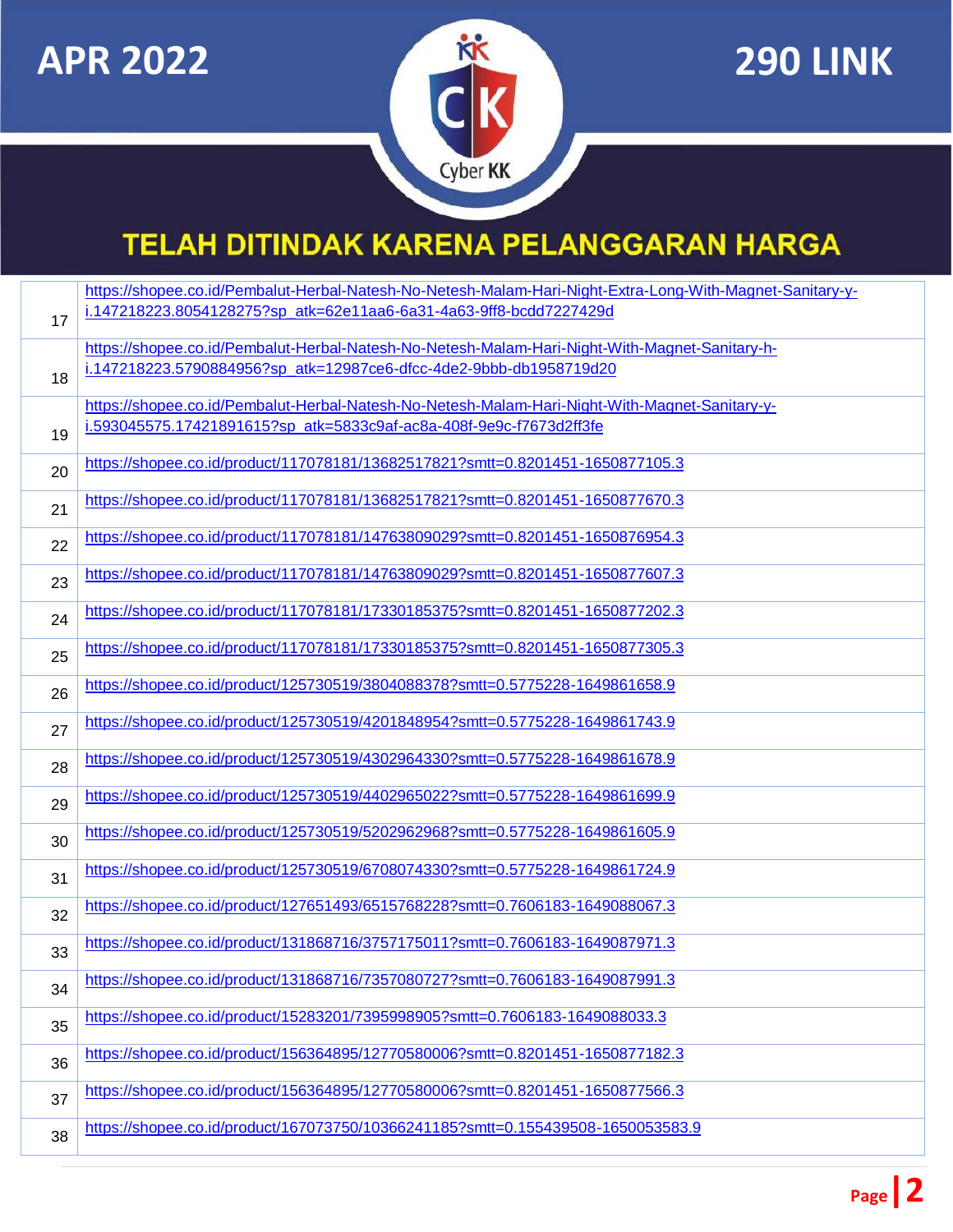

| 39 | https://shopee.co.id/product/167073750/9848440170?smtt=0.155439508-1650053462.9  |
|----|----------------------------------------------------------------------------------|
| 40 | https://shopee.co.id/product/188883189/13181837881?smtt=0.7606183-1649087942.3   |
| 41 | https://shopee.co.id/product/188883189/17339534315?smtt=0.8201451-1650876876.3   |
| 42 | https://shopee.co.id/product/202185982/14131890057?smtt=0.155439508-1650053664.9 |
| 43 | https://shopee.co.id/product/202185982/3632558381?smtt=0.155439508-1650053807.9  |
| 44 | https://shopee.co.id/product/202185982/3632558381?smtt=0.229033621-1649922977.9  |
| 45 | https://shopee.co.id/product/202185982/6735066805?smtt=0.155439508-1650054703.9  |
| 46 | https://shopee.co.id/product/202185982/6735066805?smtt=0.229033621-1649923036.9  |
| 47 | https://shopee.co.id/product/202185982/7744350500?smtt=0.229033621-1649923009.9  |
| 48 | https://shopee.co.id/product/214350529/14870604474?smtt=0.3895759-1650273593.3   |
| 49 | https://shopee.co.id/product/232100169/15070599985?smtt=0.7606183-1649087923.3   |
| 50 | https://shopee.co.id/product/30031601/7767665247?smtt=0.7606183-1649087955.3     |
| 51 | https://shopee.co.id/product/319312261/13989078146?smtt=0.8201451-1650877480.3   |
| 52 | https://shopee.co.id/product/319312261/14069772856?smtt=0.8201451-1650877350.3   |
| 53 | https://shopee.co.id/product/319312261/16940195978?smtt=0.8201451-1650877410.3   |
| 54 | https://shopee.co.id/product/3467970/14331417485?smtt=0.155439508-1650054437.9   |
| 55 | https://shopee.co.id/product/383417715/16139503206?smtt=0.8201451-1650877153.3   |
| 56 | https://shopee.co.id/product/383417715/17239501426?smtt=0.8201451-1650877251.3   |
| 57 | https://shopee.co.id/product/42052348/13674632757?smtt=0.8201451-1650877733.3    |
| 58 | https://shopee.co.id/product/490065642/17021948372?smtt=0.8201451-1650877394.3   |
| 59 | https://shopee.co.id/product/500367137/13452177200?smtt=0.8201451-1650877836.3   |
| 60 | https://shopee.co.id/product/52943479/11793831536?smtt=0.8201451-1650877020.3    |
| 61 | https://shopee.co.id/product/52943479/13385655091?smtt=0.3895759-1650273390.3    |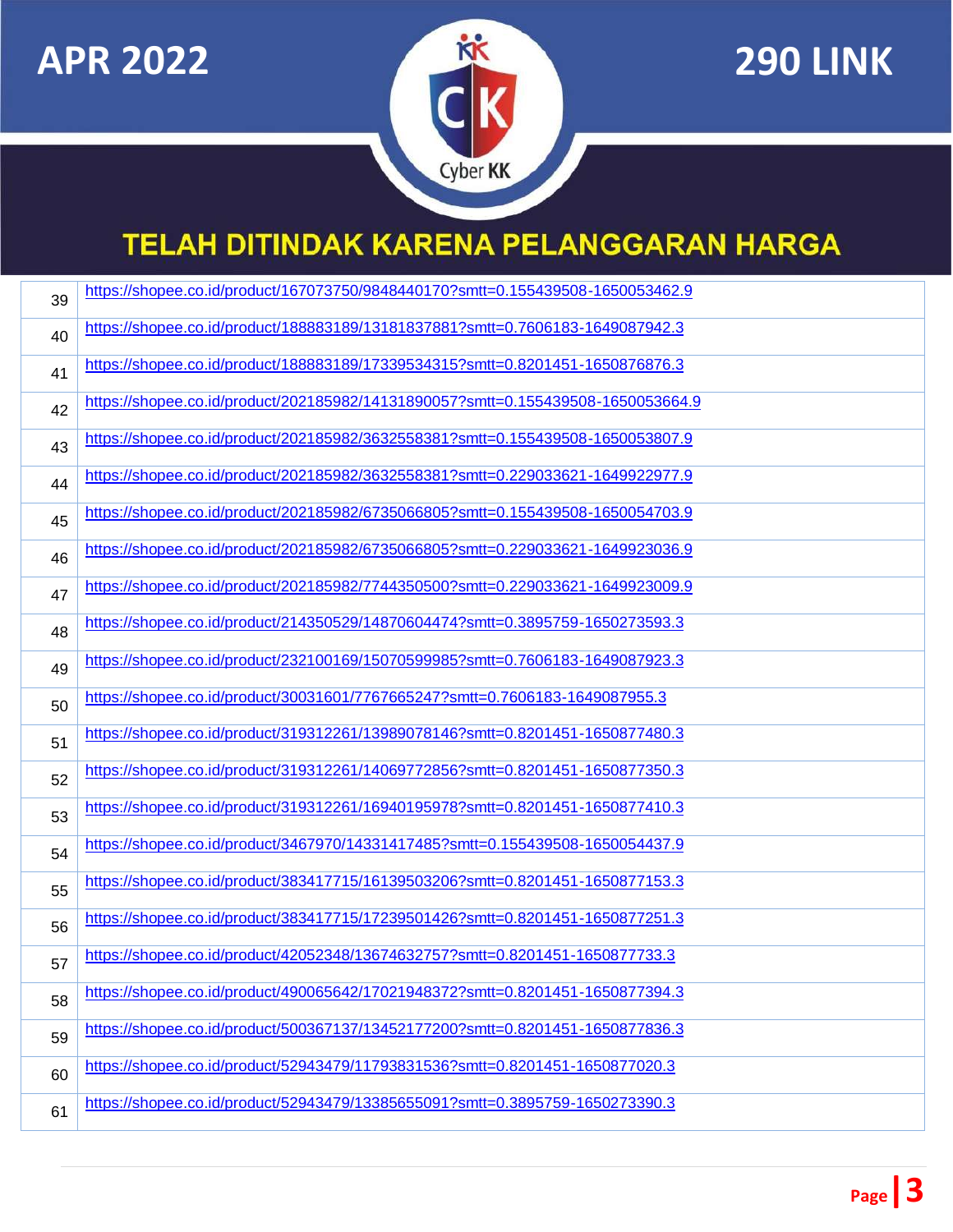

| 62 | https://shopee.co.id/product/593045575/17921886211?smtt=0.3895759-1650273544.3                                                                                     |
|----|--------------------------------------------------------------------------------------------------------------------------------------------------------------------|
| 63 | https://shopee.co.id/product/7029328/10486000133?smtt=0.8201451-1650877274.3                                                                                       |
| 64 | https://shopee.co.id/product/7029328/10486000133?smtt=0.8201451-1650877649.3                                                                                       |
| 65 | https://shopee.co.id/product/721622562/17047091807?smtt=0.8201451-1650876995.3                                                                                     |
| 66 | https://shopee.co.id/product/721622562/17047091807?smtt=0.8201451-1650877586.3                                                                                     |
| 67 | https://shopee.co.id/product/723443234/16640082060?smtt=0.3895759-1650273664.3                                                                                     |
| 68 | https://shopee.co.id/product/77514959/12311681919?smtt=0.8201451-1650877445.3                                                                                      |
| 69 | https://shopee.co.id/SGF-Supergreen-Food-50-tab-dan-150-tab-i.232100169.11777837233?xptdk=a5208793-8aaa-<br>4461-bd61-97e5046cb91d                                 |
| 70 | https://shopee.co.id/Suplemen-Spirulina-SGF-Super-Green-Food-50-Tab-tablet-d-<br>i.593045575.17625399811?sp atk=1120d302-dd12-48c2-a7ca-4f896c86b17f               |
| 71 | https://shopee.co.id/Vitayang-Bekatul-Beras-Merah-i.232100169.10285943553?xptdk=3aca5b6f-defd-4828-ac23-<br>549211da91e9                                           |
| 72 | https://shopee.co.id/Vitayang-Omega-3-Minyak-Ikan-Sehat-Kaya-Vitamin-dan-Nutrisi-Bugar-h-<br>i.593045575.16925403789?sp_atk=6ade01e2-054d-4e91-889e-e4dfdf406c34   |
| 73 | https://shopee.co.id/VITAYANG-PUREWAY-C-VITAMIN-C-500mg-Zinc-i.147218223.2964305891?sp_atk=150ed820-<br>b760-4e6a-8d0a-e7fa59e1600b                                |
| 74 | https://shopee.co.id/VITAYANG-PUREWAY-C-VITAMIN-C-500mg-Zinc-i.593045575.10189988823?sp atk=ebbcf0fa-<br>e0bc-4fe5-941e-ebfe48d30d93                               |
| 75 | https://shopee.co.id/Vitayang-Pureway-C-Zinc-i.232100169.13560815900?sp atk=8c032e14-398c-49d3-b708-<br>7222c788c89c                                               |
| 76 | https://shopee.co.id/Vitayang-Susu-Skim-Bubuk-Colostrum-from-New-Zealand-Jaga-Imun-Tubuh-e-<br>i.147218223.8665501860?sp atk=e18b477a-0636-4d3e-b79d-aea54ff1e590  |
| 77 | https://shopee.co.id/Vitayang-Susu-Skim-Bubuk-Colostrum-from-New-Zealand-Jaga-Imun-Tubuh-e-<br>i.593045575.17925410437?sp_atk=522623ae-2dd1-4d11-90a6-697b4d8a906a |
| 78 | https://shopee.co.id/Vitayang-VP-Sale-Vitalitas-Pria-i.33057059.15149542231                                                                                        |
| 79 | https://shopee.co.id/Vitayang-VP-Sale-Vitalitas-Pria-i.33057059.15149542231?sp atk=85f3ccde-f29f-42b4-850e-<br>f281d27ffdab                                        |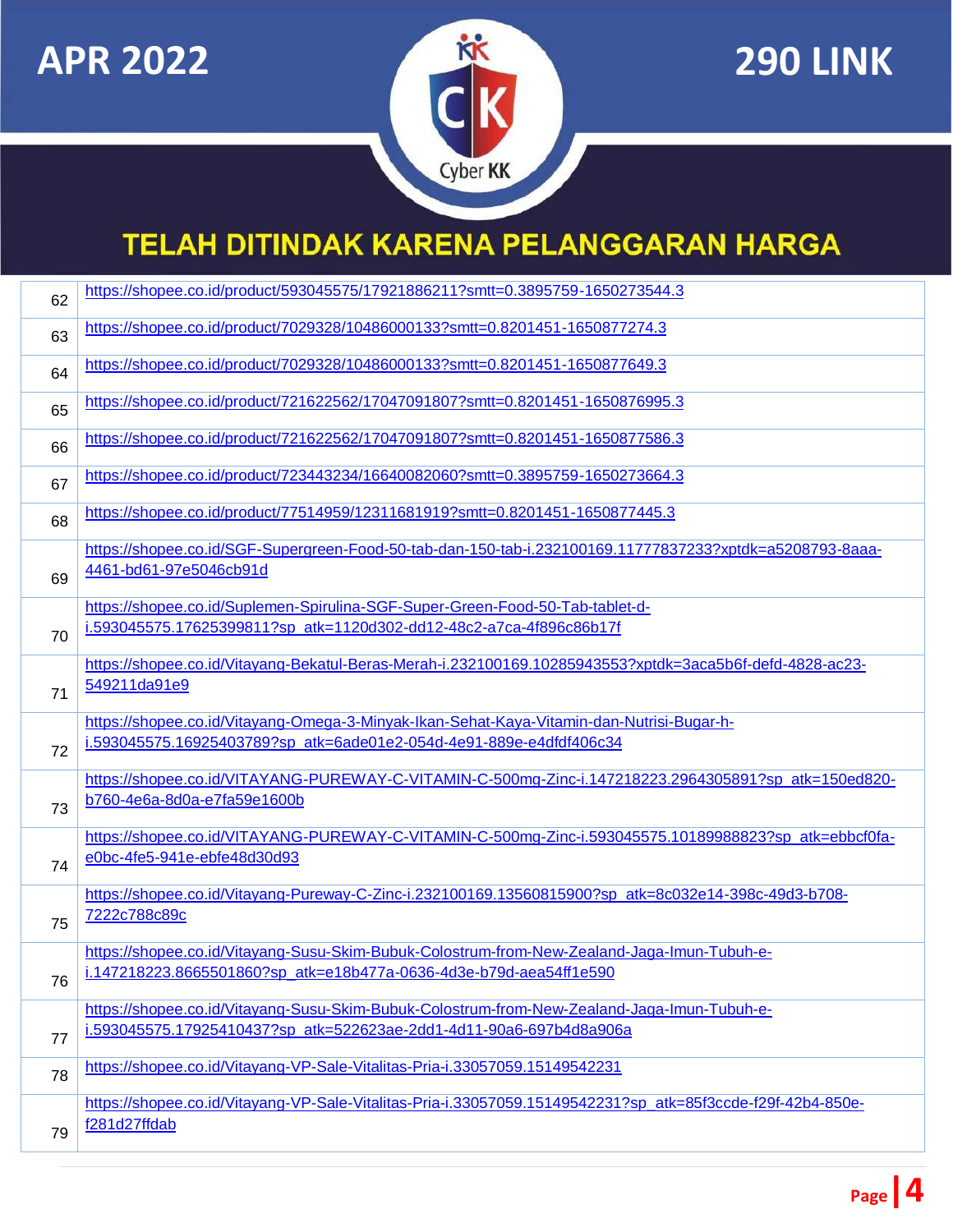

|    | https://www.bukalapak.com/p/kesehatan-2359/kesehatan-wanita/pembalut/1huc3wc-jual-pembalut-natesh-biru-day-use-  |
|----|------------------------------------------------------------------------------------------------------------------|
|    | original?from=list-                                                                                              |
|    | product&pos=13&keyword=NATESH&funnel=omnisearch&product_owner=normal_seller&cf=1&ssa=1&sort_origin=rele          |
| 80 | vansi&search_sort_default=true&promoted=0                                                                        |
|    | https://www.bukalapak.com/p/kesehatan-2359/kesehatan-wanita/pembalut/1xx7ls8-jual-natesh-day?from=list-          |
|    | product&pos=2&keyword=NATESH&funnel=omnisearch&product_owner=normal_seller&cf=1&ssa=1&sort_origin=relev          |
| 81 | ansi&search_sort_default=true&promoted=0                                                                         |
|    | https://www.bukalapak.com/p/kesehatan-2359/kesehatan-wanita/pembalut/3wfa49d-jual-natesh-day-use-with-magnetic-  |
|    | 3-packs?from=list-                                                                                               |
|    | product&pos=3&keyword=NATESH&funnel=omnisearch&product_owner=normal_seller&cf=1&ssa=1&sort_origin=reley          |
| 82 | ansi&search_sort_default=true&promoted=0                                                                         |
|    | https://www.bukalapak.com/p/kesehatan-2359/kesehatan-wanita/pembalut/4fwulja-jual-pembalut-kesehatan-pembalut-   |
|    | natesh-herbal-day-pembalut-siang-pembalut-wanita-kemenkes-sanitary-pads?from=list-                               |
|    | product&pos=13&keyword=NATESH&funnel=omnisearch&product_owner=normal_seller&cf=1&ssa=1&sort_origin=rele          |
| 83 | vansi&search sort default=true&promoted=0                                                                        |
|    | https://www.bukalapak.com/p/kesehatan-2359/kesehatan-wanita/pembalut/4gndvkd-jual-pembalut-herbal-natesh-night-  |
|    | extra-long-isi-6-pcs-panjang-33-cm?from=list-                                                                    |
|    | product&pos=22&keyword=NATESH&funnel=omnisearch&product_owner=normal_seller&cf=1&ssa=1&sort_origin=rele          |
| 84 | vansi&search sort default=true&promoted=0                                                                        |
|    | https://www.bukalapak.com/p/kesehatan-2359/kesehatan-wanita/pembalut/4gor9jd-jual-promo-murah-natesh-day-3-      |
|    | pack?from=list-                                                                                                  |
|    | product&pos=15&keyword=NATESH&funnel=omnisearch&product_owner=normal_seller&cf=1&ssa=1&sort_origin=rele          |
| 85 | vansi&search sort default=true&promoted=0                                                                        |
|    | https://www.bukalapak.com/p/kesehatan-2359/kesehatan-wanita/pembalut/4gqdy47-jual-promo-murah-natesh-day-isi-3-  |
|    | pack?from=list-                                                                                                  |
|    | product&pos=16&keyword=NATESH&funnel=omnisearch&product_owner=normal_seller&cf=1&ssa=1&sort_origin=rele          |
| 86 | vansi&search sort default=true&promoted=0                                                                        |
|    | https://www.bukalapak.com/p/kesehatan-2359/kesehatan-wanita/pembalut/4gqdz7g-jual-natesh-panty-liner-satuan-isi- |
|    | 20pc?from=list-                                                                                                  |
|    | product&pos=0&keyword=NATESH&funnel=omnisearch&product_owner=normal_seller&cf=1&ssa=1&sort_origin=relev          |
| 87 | ansi&search sort default=true&promoted=0                                                                         |
|    | https://www.bukalapak.com/p/kesehatan-2359/kesehatan-wanita/pembalut/ynsqwq-jual-pembalut-herbal-natesh-         |
|    | pantyliners-natesh-pink?from=list-                                                                               |
|    | product&pos=1&keyword=NATESH&funnel=omnisearch&product_owner=normal_seller&cf=1&ssa=1&sort_origin=reley_         |
| 88 | ansi&search sort default=true&promoted=0                                                                         |
|    |                                                                                                                  |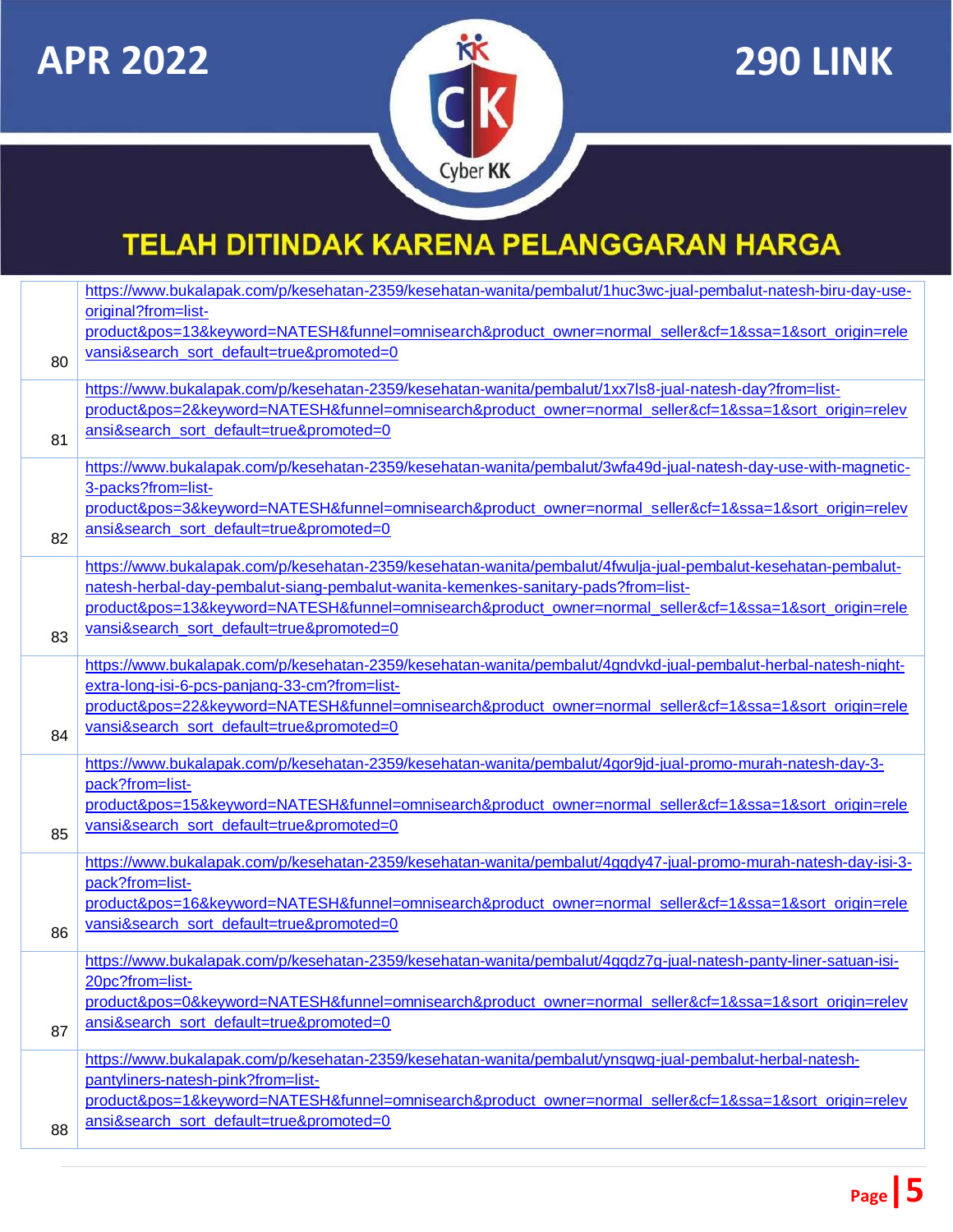

|            | https://www.bukalapak.com/p/kesehatan-2359/kesehatan-wanita/pembalut/zo6beo-jual-pembalut-herbal-natesh-                                                                           |
|------------|------------------------------------------------------------------------------------------------------------------------------------------------------------------------------------|
|            | pantyliner-untuk-mengatasi-keputihan-bau-tak-sedap-dan-mencegah-bahaya-kanker-serviks?from=list-                                                                                   |
|            | product&pos=4&keyword=NATESH&funnel=omnisearch&product_owner=normal_seller&cf=1&ssa=1&sort_origin=relev                                                                            |
|            | ansi&search_sort_default=true&promoted=0                                                                                                                                           |
| 89         |                                                                                                                                                                                    |
|            | https://www.bukalapak.com/p/perawatan-kecantikan/produk-kecantikan-lainnya/4h5qprv-jual-natesh-day-pembalut-                                                                       |
|            | kesehatan-kk?from=list-                                                                                                                                                            |
|            | product&pos=16&keyword=NATESH&funnel=omnisearch&product_owner=normal_seller&cf=1&ssa=0&sort_origin=rele                                                                            |
| 90         | vansi&search sort default=true&promoted=0                                                                                                                                          |
|            |                                                                                                                                                                                    |
|            | https://www.tokopedia.com/3mmantab/kk-liforce-24-stone-kalung-kesehatan-anti-                                                                                                      |
|            | radiasi?utm_source=whatsapp&utm_medium=share&utm_campaign=PDP-8491812-481276445-                                                                                                   |
|            | 220422&_branch_match_id=1045877041642560019&_branch_referrer=H4sIAAAAAAAAA8soKSkottLXL8nPzi9lTclM1M                                                                                |
| 91         | vJzMvWD051D6xwNCorLEgCAFE0RgAiAAAA                                                                                                                                                 |
|            | https://www.tokopedia.com/aangshop-2/natesh-day-pembalut-herbal-untuk-siang-3-pax                                                                                                  |
| 92         |                                                                                                                                                                                    |
|            | https://www.tokopedia.com/accsnik/kalung-kesehatan-kk-liforce-24-                                                                                                                  |
|            | stone?utm_source=lainnya&utm_medium=share&utm_campaign=PDP-184781923-3487318322-                                                                                                   |
|            | 170422& branch match id=1044435068722949741& branch referrer=H4sIAAAAAAAAA8soKSkottLXL8nPzi9lTclM1M                                                                                |
| 93         | vJzMvWTzXLgioyyM7LLEgCAJkyjZMiAAAA                                                                                                                                                 |
|            |                                                                                                                                                                                    |
|            | https://www.tokopedia.com/accsnik/kalung-kesehatan-kk-liforce-love-                                                                                                                |
| 94         | stone?utm_source=lainnya&utm_medium=share&utm_campaign=PDP-184781923-3487133855-170422                                                                                             |
|            | https://www.tokopedia.com/accsnik/kalung-kesehatan-kk-liforce-royal-                                                                                                               |
|            | emerald?utm_source=lainnya&utm_medium=share&utm_campaign=PDP-184781923-3487273042-170422                                                                                           |
| 95         |                                                                                                                                                                                    |
| 96         | https://www.tokopedia.com/akikoshop888/readystok-kirim-naaaaateeeeessshhh-merah-muda                                                                                               |
|            |                                                                                                                                                                                    |
| 97         | https://www.tokopedia.com/alamijayamakmur/natesh-day-use-with-magnetic-3-pack-biru-24-cm                                                                                           |
|            |                                                                                                                                                                                    |
| 98         | https://www.tokopedia.com/alivia-beauty/natesh-day-use-with-magnetic-3-packs                                                                                                       |
|            | https://www.tokopedia.com/almabes-store/pembalut-kesehatan-herbal-natesh-pantyliner-20pcs-bebas-dioksin-1-pack                                                                     |
| 99         |                                                                                                                                                                                    |
| 100        | https://www.tokopedia.com/alvinhealth/pembalut-kesehatan-natesh-day-use-with-magnetic-3-packs-30pcs                                                                                |
|            |                                                                                                                                                                                    |
| 101        |                                                                                                                                                                                    |
|            | https://www.tokopedia.com/andindashopp/pembalut-natesh-day-herbal-3pack-original                                                                                                   |
|            |                                                                                                                                                                                    |
|            | https://www.tokopedia.com/anne-claire/niwana-sod-suplement-antioksidan-1box-30-sachet                                                                                              |
|            |                                                                                                                                                                                    |
| 104        |                                                                                                                                                                                    |
| 102<br>103 | https://www.tokopedia.com/aminatus-jk/promo-niwana-sod-original-dari-japan-limited<br>https://www.tokopedia.com/anne-claire/paket-hemat-kk-minuman-serbuk-kedelai-soyabean-3x400gr |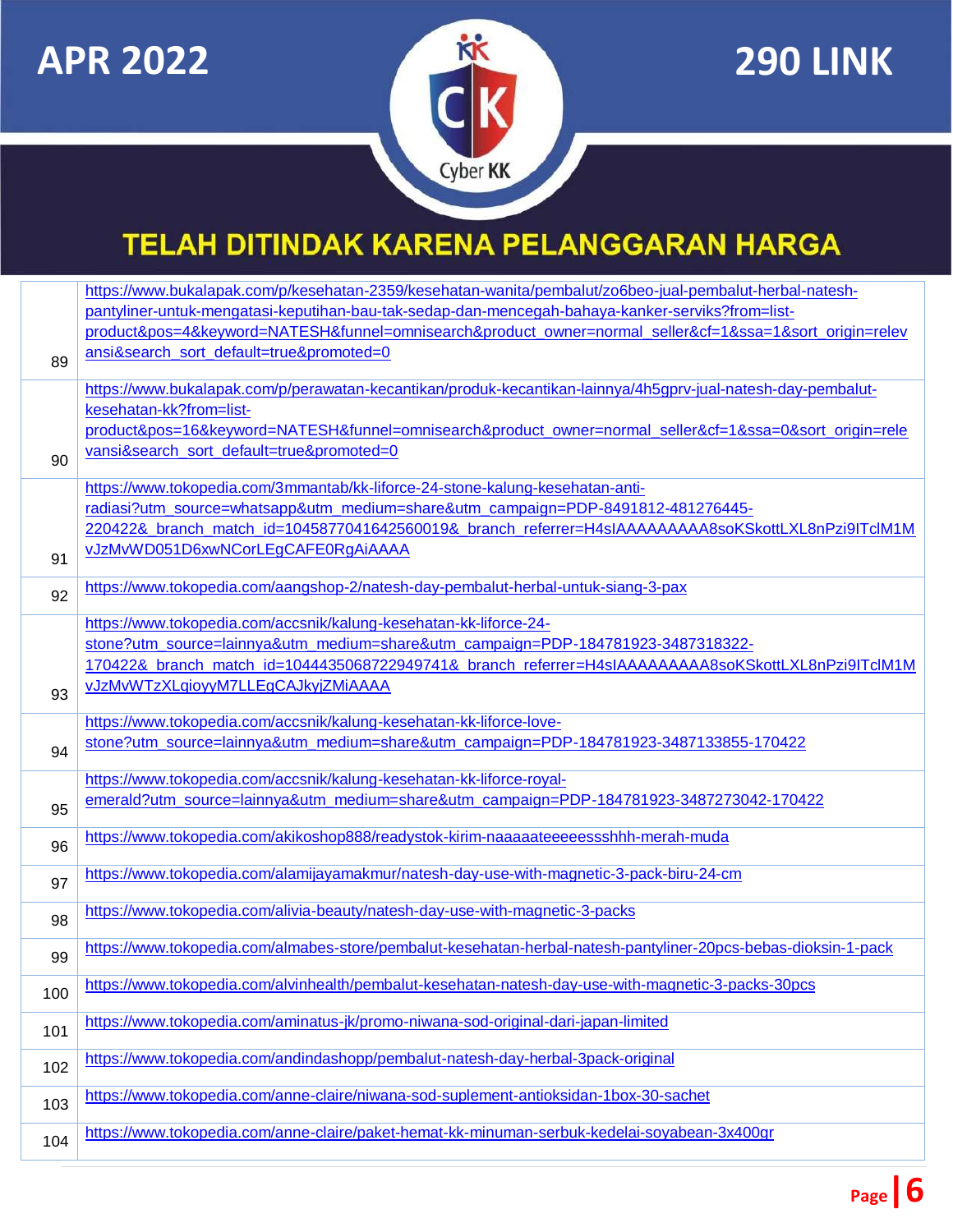

|     | https://www.tokopedia.com/archive-kesehatan-kecantikan-1636684015/pembalut-sehat-natesh-over-night-with-      |
|-----|---------------------------------------------------------------------------------------------------------------|
| 105 | magnetic-3-pack-30-pcs-290-mm                                                                                 |
| 106 | https://www.tokopedia.com/archive-rajasehat21-1630687554/niwana-sod-antioksidan                               |
| 107 | https://www.tokopedia.com/arfandientreprise/niwana-sod-antioksidan-analog-anti-kanker-radikal-bebas-30-sachet |
| 108 | https://www.tokopedia.com/ariefsyahbana/natesh-day-pembalut-herbal-3-packs                                    |
| 109 | https://www.tokopedia.com/armagadasurabaya/paket-spesial-3pack-natesh-day-pembalut-herbal-kesehatan           |
| 110 | https://www.tokopedia.com/azizahseller01/natesh-day-use-with-magnetic-3-packs                                 |
| 111 | https://www.tokopedia.com/bandylie/paket-vitamin-1-box-niwana-sod-2-botol-sgf-supergreen-food-150-tabs        |
| 112 | https://www.tokopedia.com/barrafa/natesh-pembalut-promo-hemat-3-pack-natesh-pantyliner-natesh-day             |
| 113 | https://www.tokopedia.com/beningc/niwana-sod-kki                                                              |
| 114 | https://www.tokopedia.com/berkahherbal3store/natesh-day-use-with-magnetic-3-packs                             |
| 115 | https://www.tokopedia.com/berseristrore/pembalut-natesh-pantyliner-day-use-magnetic-3-packs?src=topads        |
| 116 | https://www.tokopedia.com/bhealth-2/natesh-day-use-pembalut-kesehatan-herbal-3-pack-x-10-pcs-245-mm           |
| 117 | https://www.tokopedia.com/billobashop/paket-hemat-natesh-day-3pack                                            |
| 118 | https://www.tokopedia.com/bipastibisa/natesh-day-3-packs                                                      |
| 119 | https://www.tokopedia.com/blesstoresurabaya/paket-spesial-3pack-natesh-day-pembalut-herbal-kesehatan          |
| 120 | https://www.tokopedia.com/blueoceanstore/natesh-pembalut-wanita-day-herbal-nano-silver-sehat-3-pack-10-layer  |
| 121 | https://www.tokopedia.com/cms-indo/niwana-sod                                                                 |
|     | https://www.tokopedia.com/dacmall/belt-liforce-kk-                                                            |
|     | hitam?utm_source=lainnya&utm_medium=share&utm_campaign=PDP-184781923-2031539990-                              |
|     | 170222&_branch_match_id=1044435068722949741&_branch_referrer=H4sIAAAAAAAAA8soKSkottLXL8nPzi9lTclM1M           |
| 122 | vJzMvWLy4yswhPcbH0yEsCACUsXk8iAAAA                                                                            |
|     | https://www.tokopedia.com/dacmall/paket-hemat-gelang-kkliforce-bracelet-kkl-liforce-bsc-                      |
|     | bsb?utm_source=lainnya&utm_medium=share&utm_campaign=PDP-184781923-2250205409-                                |
|     | 170222& branch match id=1044435068722949741& branch referrer=H4sIAAAAAAAAA8soKSkottLXL8nPzi9ITclM1M           |
| 123 | vJzMvWjwhOdYzIrbD0yEsCAPbPKgciAAAA                                                                            |
| 124 | https://www.tokopedia.com/dacmall/paket-hemat-gelang-kkliforce-bracelet-kkl-liforce-cm-                       |
|     |                                                                                                               |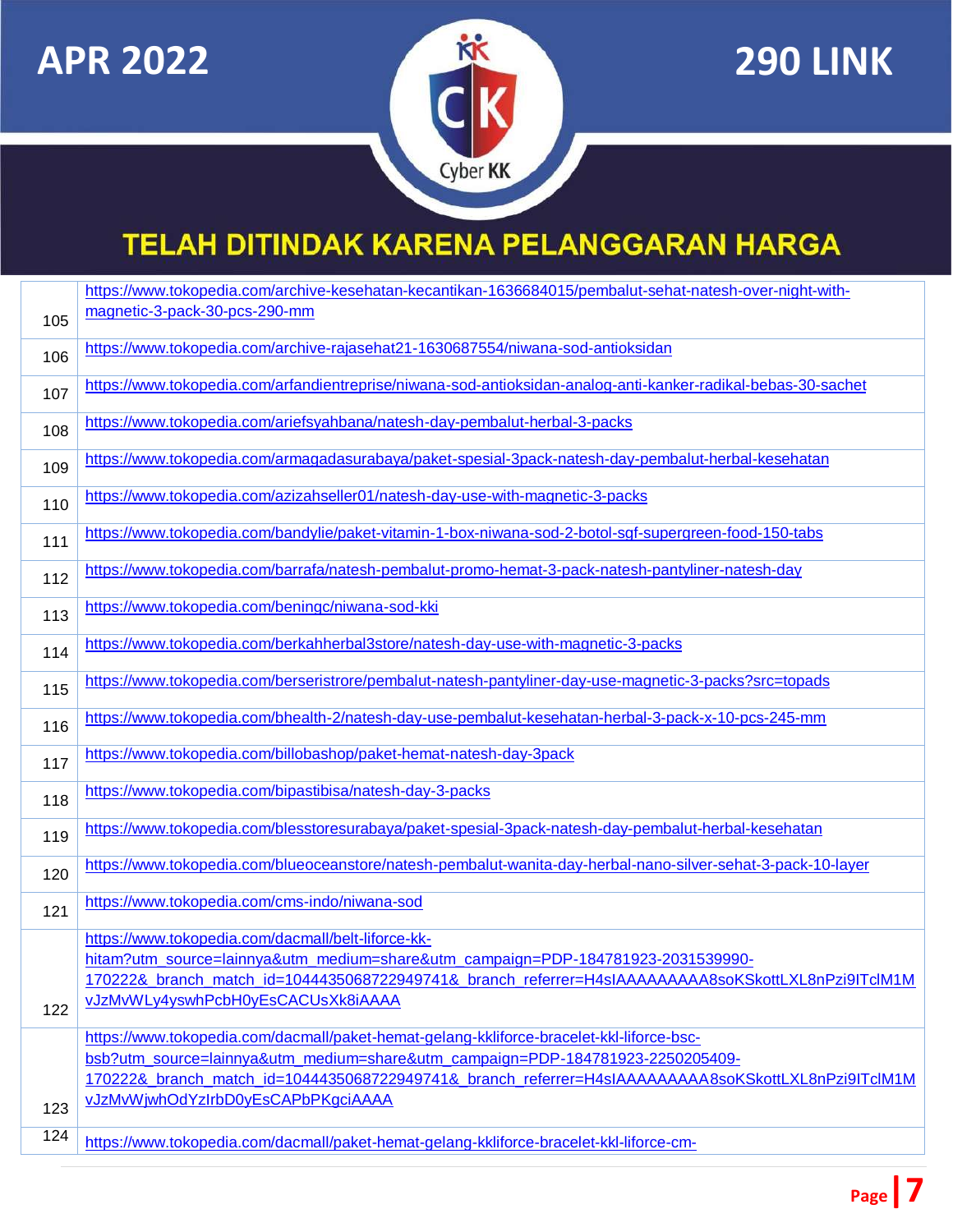

|     | mb?utm_source=lainnya&utm_medium=share&utm_campaign=PDP-184781923-2250205411-<br>170222& branch match id=1044435068722949741& branch referrer=H4sIAAAAAAAA8soKSkottLXL8nPzi9ITclM1M |
|-----|-------------------------------------------------------------------------------------------------------------------------------------------------------------------------------------|
|     | vJzMvW981OLA7yd7T0yEsCADtBjnsiAAAA                                                                                                                                                  |
|     |                                                                                                                                                                                     |
|     | https://www.tokopedia.com/dacmall/paket-hemat-gelang-kkliforce-bracelet-kkl-liforce-ec-                                                                                             |
|     | eb?utm_source=lainnya&utm_medium=share&utm_campaign=PDP-184781923-2250205407-                                                                                                       |
|     | 170222& branch match id=1044435068722949741& branch referrer=H4sIAAAAAAAAA8soKSkottLXL8nPzi9ITclM1M                                                                                 |
|     | vJzMvWDw1KSvfxKLP0yEsCAO59xAMiAAAA                                                                                                                                                  |
| 125 |                                                                                                                                                                                     |
|     | https://www.tokopedia.com/dacmall/paket-hemat-gelang-kkliforce-bracelet-kkl-liforce-lfs-                                                                                            |
|     | Isb?utm_source=lainnya&utm_medium=share&utm_campaign=PDP-184781923-2250205410-                                                                                                      |
|     | 170222& branch match id=1044435068722949741& branch referrer=H4sIAAAAAAAAA8soKSkottLXL8nPzi9ITclM1M                                                                                 |
|     | vJzMvW97J09Up3rrT0yEsCAP0gA7YiAAAA                                                                                                                                                  |
| 126 |                                                                                                                                                                                     |
|     | https://www.tokopedia.com/dacmall/paket-hemat-gelang-kkliforce-bracelet-kkl-liforce-lsc-                                                                                            |
|     | Isb?utm_source=lainnya&utm_medium=share&utm_campaign=PDP-184781923-2250205408-                                                                                                      |
|     | 170222&_branch_match_id=1044435068722949741&_branch_referrer=H4sIAAAAAAAAA8soKSkottLXL8nPzi9lTclM1M                                                                                 |
| 127 | vJzMvWTwouKKzwgrL0yEsCAF%2FXoQEiAAAA                                                                                                                                                |
|     |                                                                                                                                                                                     |
|     | https://www.tokopedia.com/dacmall/paket-hemat-kkliforce-24s-                                                                                                                        |
|     | dr?utm_source=lainnya&utm_medium=share&utm_campaign=PDP-184781923-1993670853-                                                                                                       |
|     | 170222& branch match id=1044435068722949741& branch referrer=H4sIAAAAAAAA8soKSkottLXL8nPzi9lTclM1M                                                                                  |
| 128 | vJzMvWr7Jw9DIycrf0yEsCAEBPxYMiAAAA                                                                                                                                                  |
|     |                                                                                                                                                                                     |
|     | https://www.tokopedia.com/dacmall/paket-hemat-kkliforce-24s-                                                                                                                        |
|     |                                                                                                                                                                                     |
|     | le?utm_source=lainnya&utm_medium=share&utm_campaign=PDP-184781923-1993670852-                                                                                                       |
|     | 170222& branch match id=1044435068722949741& branch referrer=H4sIAAAAAAAAA8soKSkottLXL8nPzi9ITclM1M                                                                                 |
|     | vJzMvWLzCtMMt09bb0yEsCABcD%2FB8iAAAA                                                                                                                                                |
| 129 |                                                                                                                                                                                     |
|     | https://www.tokopedia.com/dacmall/paket-hemat-kkliforce-24s-                                                                                                                        |
|     | lfs?utm_source=lainnya&utm_medium=share&utm_campaign=PDP-184781923-1994083719-                                                                                                      |
|     | 170222& branch match id=1044435068722949741& branch referrer=H4sIAAAAAAAAA8soKSkottLXL8nPzi9ITclM1M                                                                                 |
| 130 | vJzMvWT3cLSfS39LT0yEsCAND1JBQiAAAA                                                                                                                                                  |
|     |                                                                                                                                                                                     |
|     | https://www.tokopedia.com/dacmall/paket-hemat-kkliforce-24s-                                                                                                                        |
|     | <u>ofs?utm_source=lainnya&amp;utm_medium=share&amp;utm_campaign=PDP-184781923-1993670851-</u>                                                                                       |
|     | 170222& branch match id=1044435068722949741& branch referrer=H4sIAAAAAAAAA8soKSkottLXL8nPzi9ITclM1M                                                                                 |
| 131 | vJzMvWL3BLCzHwc7P0yEsCAL%2BbVNAiAAAA                                                                                                                                                |
|     | https://www.tokopedia.com/dacmall/paket-hemat-kkliforce-bm-                                                                                                                         |
|     | bsm?utm_source=lainnya&utm_medium=share&utm_campaign=PDP-184781923-2012804403-                                                                                                      |
|     | 170222& branch match id=1044435068722949741& branch referrer=H4sIAAAAAAAAA8soKSkottLXL8nPzi9ITclM1M                                                                                 |
| 132 | vJzMvWNw4wKy%2BN8LP0yEsCAKTBKUMiAAAA                                                                                                                                                |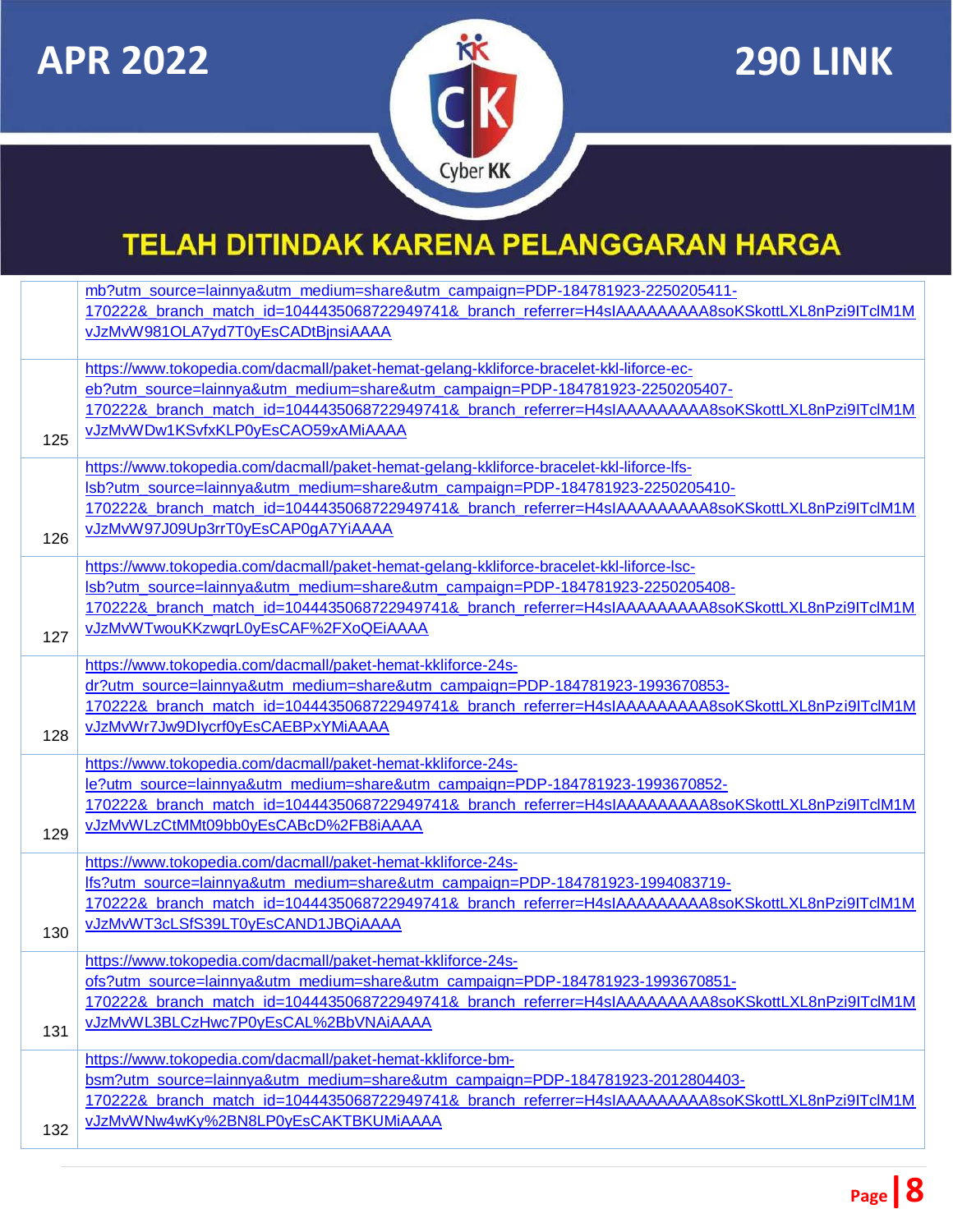

|     | https://www.tokopedia.com/dacmall/paket-hemat-kkliforce-bm-                                               |
|-----|-----------------------------------------------------------------------------------------------------------|
|     | cm?utm_source=lainnya&utm_medium=share&utm_campaign=PDP-184781923-2012804401-                             |
|     | 170222& branch match id=1044435068722949741& branch referrer=H4sIAAAAAAAAA8soKSkottLXL8nPzi9ITclM1M       |
| 133 | vJzMvW9y9McikN87H0yEsCAlofuHMiAAAA                                                                        |
|     | https://www.tokopedia.com/dacmall/paket-hemat-kkliforce-bm-                                               |
|     | cs?utm_source=lainnya&utm_medium=share&utm_campaign=PDP-184781923-2012804400-                             |
|     | 170222&_branch_match_id=1044435068722949741&_branch_referrer=H4sIAAAAAAAAA8soKSkottLXL8nPzi9lTclM1M       |
|     | vJzMvWTzLxNagy8rD0yEsCAMNY3KMiAAAA                                                                        |
| 134 |                                                                                                           |
|     | https://www.tokopedia.com/dacmall/paket-hemat-kkliforce-bm-                                               |
|     | Ism?utm_source=lainnya&utm_medium=share&utm_campaign=PDP-184781923-2012804402-                            |
|     | 170222&_branch_match_id=1044435068722949741&_branch_referrer=H4sIAAAAAAAAA8soKSkottLXL8nPzi9lTclM1M       |
| 135 | vJzMvW93UyMysM8bX0yEsCAE%2B1PO0iAAAA                                                                      |
|     | https://www.tokopedia.com/dacmall/paket-hemat-kkliforce-                                                  |
|     | kkl?utm_source=lainnya&utm_medium=share&utm_campaign=PDP-184781923-2229558895-                            |
|     | 170222& branch match id=1044435068722949741& branch referrer=H4sIAAAAAAAAA8soKSkottLXL8nPzi9ITclM1M       |
| 136 | vJzMvWd8019snwLLH0yEsCAO%2FWkX8iAAAA                                                                      |
|     |                                                                                                           |
| 137 | https://www.tokopedia.com/dessiani/jual-niwana-sod-berkualitas                                            |
| 138 | https://www.tokopedia.com/dheaahmad/natesh-day-3-pack-pembalut                                            |
| 139 | https://www.tokopedia.com/edbelle/paket-hemat-natesh-day-3-pcs                                            |
|     | https://www.tokopedia.com/eg-healthbeauty/natesh-day-paket-hemat-3-pack-30-pcs-245-mm                     |
| 140 |                                                                                                           |
| 141 | https://www.tokopedia.com/elpidastore-1/harga-spesial-natesh-day-use-pembalut-herbal-3-pak-x-10-psc-245mm |
|     | https://www.tokopedia.com/eratri/pembalut-herbal-natesh-day-promo-3-pack                                  |
| 142 |                                                                                                           |
|     | https://www.tokopedia.com/eugeneshopnn/kalung-kk-                                                         |
|     | liforce?utm_source=salinlink&utm_medium=share&utm_campaign=PDP-2357048-327150600-                         |
|     | 170422& branch match id=1044435068722949741& branch referrer=H4sIAAAAAAAAA8soKSkottLXL8nPzi9ITclM1M       |
| 143 | vJzMvWz67yTzUpys3LLEgCAF4Ei8liAAAA                                                                        |
| 144 | https://www.tokopedia.com/faizahcaniago/pembalut-natesh-day-3-pack                                        |
|     | https://www.tokopedia.com/faizherbalshop/3-pcs-natesh-day-isi-10-lembar                                   |
| 145 |                                                                                                           |
| 146 | https://www.tokopedia.com/familyherbals/natesh-day-use-pembalut-kesehatan-herbal-3-pack-x-10-pcs-245mm    |
|     | https://www.tokopedia.com/febi-hendrawan/pembalut-herbal-natesh-sanitary-pads-day-promo-3-pack-original   |
| 147 |                                                                                                           |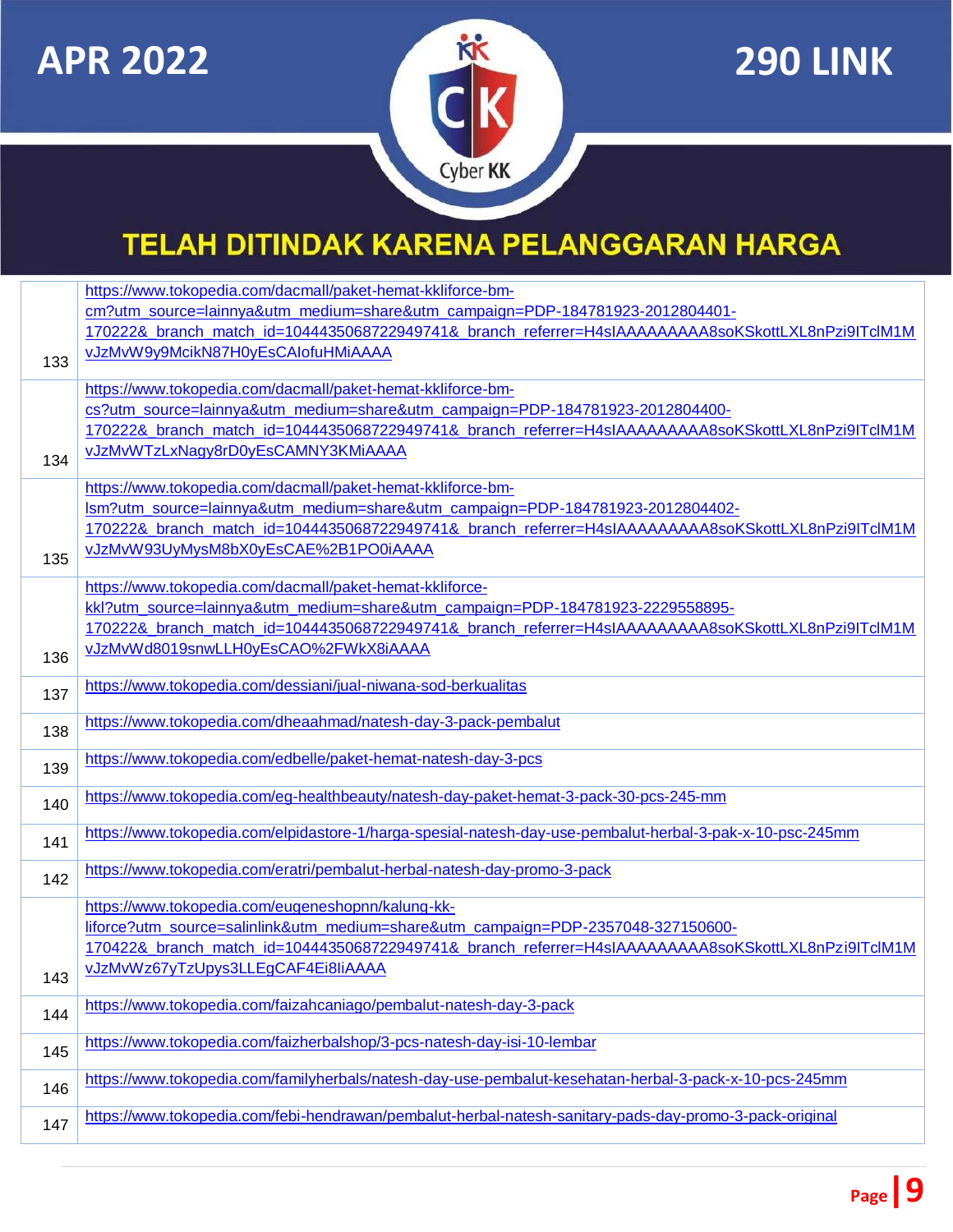

| 148 | https://www.tokopedia.com/gelys/promo-3-pcs-pembalut-herbal-natesh-day-original-bebas-dioksin-original        |
|-----|---------------------------------------------------------------------------------------------------------------|
| 149 | https://www.tokopedia.com/gordonshop2021/pembalut-kesehatan-natesh-day-use-with-magnetic-3-pack-30pcs-245mm   |
| 150 | https://www.tokopedia.com/hanstores/nirwana-sod-anti-radikal-bebas-isi-30-pcs-harga-spesial-dijamin-ori       |
|     | https://www.tokopedia.com/hanzolshop-store/pembalut-kesehatan-natesh-day-use-with-magnetic-3-pack-30-pcs-245- |
| 151 | mm                                                                                                            |
| 152 | https://www.tokopedia.com/harkkindonesia/niwana-sod-kk-indonesia-detox-terbaru-fresh-antioksidan              |
| 153 | https://www.tokopedia.com/healthbeautybuton/natesh-day-pembalut-herbal-special-3pack                          |
| 154 | https://www.tokopedia.com/hendybarokah/pembalut-herbal-natesh-day-magnetic-promo-3-pack                       |
| 155 | https://www.tokopedia.com/herbal-shop05/cod-pembalut-herbal-natesh-day-bebas-klorin-dioksin-promo-3-pack      |
|     | https://www.tokopedia.com/herbalkesehatanshop/pembalut-kesehatan-natesh-day-with-magnetic-3-pack-x-10-pcs-    |
| 156 | 245mm                                                                                                         |
| 157 | https://www.tokopedia.com/herbalkki/natesh-day-use-pembalut-kesehatan-herbal-3-pack-x-10-pcs-245-mm           |
| 158 | https://www.tokopedia.com/herbalkki/pembalut-kesehatan-natesh-day-use-with-magnetic-3-pack-30-pcs-245-mm      |
| 159 | https://www.tokopedia.com/herbalstoresrby/pembalut-natesh-day-3bks-p-24-5cm-l-3-10-kk-ori-100                 |
| 160 | https://www.tokopedia.com/humanhe/pembalut-kesehatan-natesh-day-use-with-magnetic-3-pack-30-pcs-245-mm        |
| 161 | https://www.tokopedia.com/ibnistore/3-pack-pembalut-herbal-natesh-day                                         |
| 162 | https://www.tokopedia.com/ibnistore/3-pack-pembalut-herbal-natesh-day?src=topads                              |
| 163 | https://www.tokopedia.com/ikeolshop3/pembalut-kesehatan-natesh-day-with-magnetic-3-pak-30-pcs-245-mm          |
| 164 | https://www.tokopedia.com/indo-12/natesh-day                                                                  |
| 165 | https://www.tokopedia.com/ipeh-healthbeauty/paket-3-pcs-pembalut-natesh-day-herbal-kk-indonesia-ori-100       |
| 166 | https://www.tokopedia.com/jayahealthy/paket-hemat-pembalut-kesehatan-natesh-3-pack                            |
| 167 | https://www.tokopedia.com/jordibudiono080/3-pck-pembalut-natesh-day-bebas-dioksin-dan-klorin-pembalut-herbal  |
| 168 | https://www.tokopedia.com/jordibudiono080/natesh-day-use-pembalut-herbal-pembalut-kesehatan-3-pack-1pck-10pcs |
| 169 | https://www.tokopedia.com/jordibudiono080/promo-3-pck-1pck-10pcs-natesh-day-use-original-bebas-dioksin-tipis  |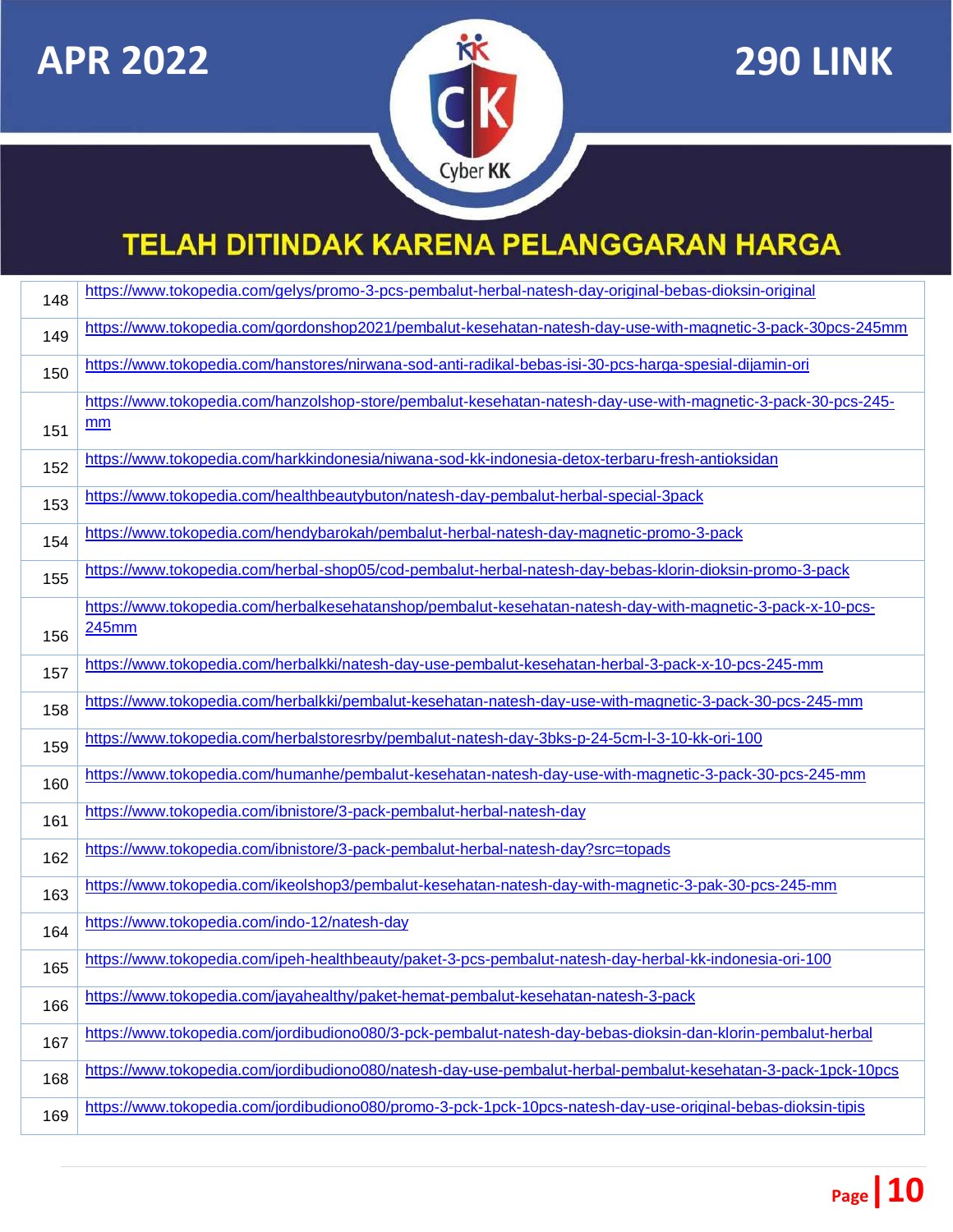

| 170 | https://www.tokopedia.com/joyhealth-id/promo-3-pack-natesh-day-pembalut-siang                                |
|-----|--------------------------------------------------------------------------------------------------------------|
|     | https://www.tokopedia.com/joyofullshop57/natesh-night-                                                       |
|     | 3px?utm_source=lainnya&utm_medium=share&utm_campaign=PDP-184781923-2057611584-                               |
|     | 170222& branch match id=1044435068722949741& branch referrer=H4sIAAAAAAAAA8soKSkottLXL8nPzi9ITclM1M          |
| 171 | vJzMvWT4qKCnJMDSv2yEsCACO8C6YiAAAA                                                                           |
| 172 | https://www.tokopedia.com/junadirman/niwana-sod                                                              |
| 173 | https://www.tokopedia.com/junijulistore/pembalut-herbal-natesh-kk-original-pink-panty                        |
| 174 | https://www.tokopedia.com/junijulistore/pembalut-herbal-natesh-pantyliner-3-pack                             |
| 175 | https://www.tokopedia.com/kesehatanherbalstor/pembalut-sehat-herbal-natesh-day-3pack-10-pcs                  |
| 176 | https://www.tokopedia.com/kk-support/niwana-sod                                                              |
| 177 | https://www.tokopedia.com/kk-support/niwana-sod-antioksidan                                                  |
| 178 | https://www.tokopedia.com/kkimmanuel/natesh-day-special-3-x10pc                                              |
| 179 | https://www.tokopedia.com/kkindonesiastore-1/natesh-day-use-with-magnetic-3-packs                            |
| 180 | https://www.tokopedia.com/kksehatstore/natesh-pembalut-day-paket-hemat-3-pack                                |
| 181 | https://www.tokopedia.com/kkwin/pembalut-kesehatan-natesh-day-use-with-magnetic-3-pack-30-pcs-245mm          |
| 182 | https://www.tokopedia.com/kosmetikchiz/pembalut-herbal-natesh-pantyliner-kk-indonesia-original               |
| 183 | https://www.tokopedia.com/kuzioshop/sod-niwana                                                               |
| 184 | https://www.tokopedia.com/linaolshp/natesh-day-3-x-10-pcs                                                    |
| 185 | https://www.tokopedia.com/lingshopmal-1/natesh                                                               |
| 186 | https://www.tokopedia.com/malbar/natesh-day-paket-3-pack                                                     |
| 187 | https://www.tokopedia.com/malbar/natesh-day-paket-3-pack-kk-indonesia                                        |
| 188 | https://www.tokopedia.com/malbar/pembalut-herbal-natesh-day-3-pack-bukan-avail-airiz-sco-in3-hibis           |
| 189 | https://www.tokopedia.com/malbar/pembalut-kesehatan-natesh-day-spesial-3-pack                                |
| 190 | https://www.tokopedia.com/markassehat/natesh-sanitary-pads-day-use-magneti-pembalut-kesehatan-herbal-3-packs |
| 191 | https://www.tokopedia.com/marlikahherbal/natesh-day-use-pembalut-kesehatan-with-magnetic-kk-indonesia-3pack  |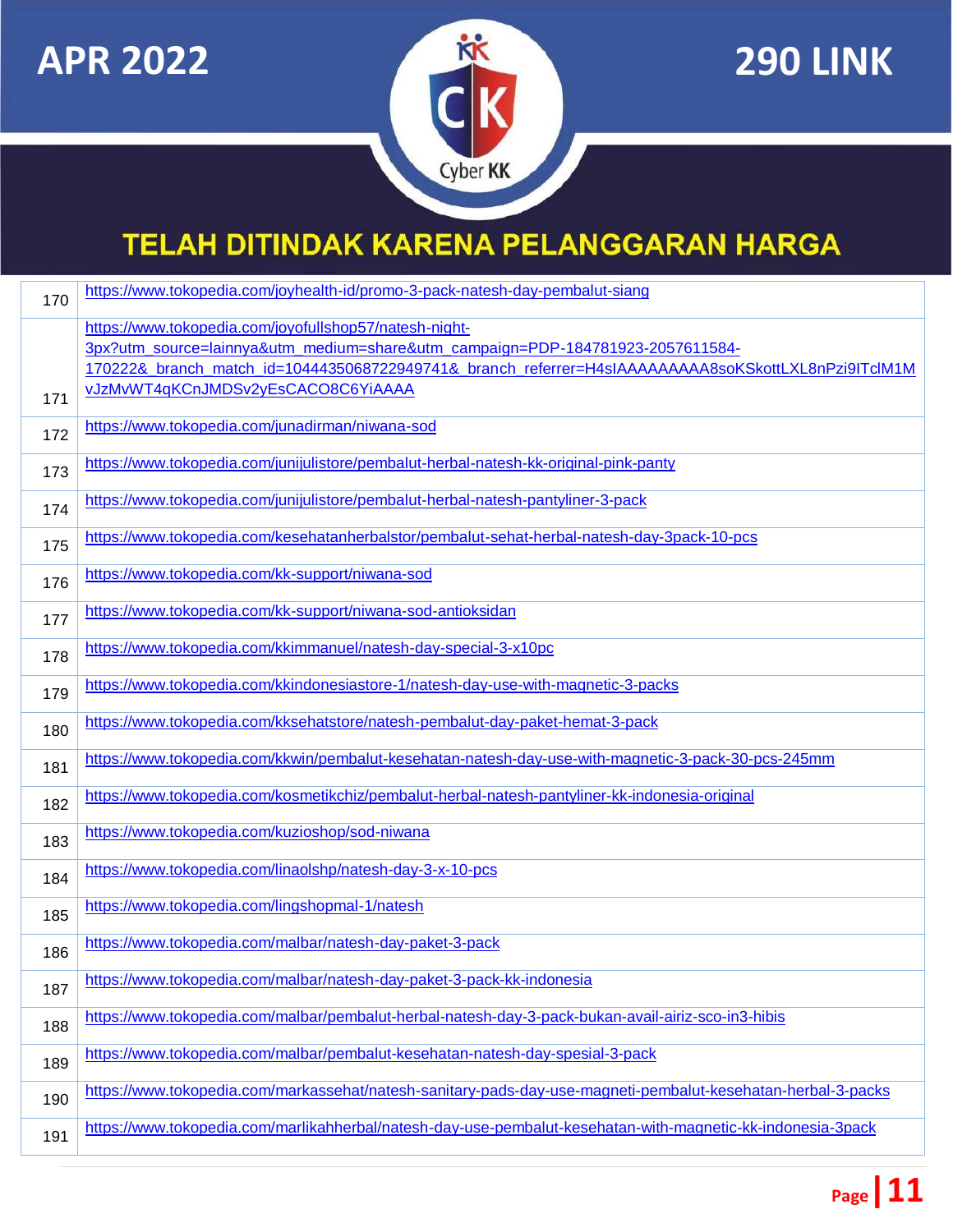

| 192 | https://www.tokopedia.com/masterso/harga-spesial-pembalut-herbal-natesh-day-use-with-magnetic-3-packs                 |
|-----|-----------------------------------------------------------------------------------------------------------------------|
| 193 | https://www.tokopedia.com/miracle-up/natesh-pembalut-pentyliner-10-pads-pentyliner                                    |
| 194 | https://www.tokopedia.com/mminfinity/natesh-day-paket-special-3-pcs?src=topads                                        |
| 195 | https://www.tokopedia.com/monkeytoy/pembalut-herbal-natesh-pantyliner                                                 |
| 196 | https://www.tokopedia.com/mribbon/paket-3-natesh-day-use-kk-indonesia                                                 |
| 197 | https://www.tokopedia.com/mstor-1/unik-niwana-sod-limited                                                             |
| 198 | https://www.tokopedia.com/mufrizalstoreid/promo-pembalut-kesehatan-natesh-day-use-with-magnetic-3-packs-biru-<br>muda |
| 199 | https://www.tokopedia.com/muhammadshop22/promo-3-pack-pembalut-herbal-natesh-day-use-kk-indonesia-originale           |
| 200 | https://www.tokopedia.com/mycraft-1/paket-3-pack-natesh-day-use-with-magnetic-10                                      |
| 201 | https://www.tokopedia.com/niwana-1/niwana-sod-suplemen-multi-antioksidan                                              |
| 202 | https://www.tokopedia.com/nrstoresb30/harga-spesial-pembalut-natesh-sanitary-pads-day-3-packs                         |
| 203 | https://www.tokopedia.com/octomartkkdid/natesh-day-use-with-magnetic-3-packs                                          |
| 204 | https://www.tokopedia.com/onlineteruss/natesh-day-use-with-magnetic-3-packs                                           |
| 205 | https://www.tokopedia.com/originaleverydayneeds/natesh-day-sanitary-pads-paket-harga-spesial-3-pack                   |
| 206 | https://www.tokopedia.com/oskaraid16/kangzen-transparant-soap-with-tea-tree-oil                                       |
| 207 | https://www.tokopedia.com/oskaraid16/kk-coffee-5-in-1                                                                 |
| 208 | https://www.tokopedia.com/oskaraid16/kk-soya-bean-powder                                                              |
| 209 | https://www.tokopedia.com/oskaraid16/kristine-ko-kool-pearl-cream-20g                                                 |
| 210 | https://www.tokopedia.com/oskaraid16/kristine-ko-kool-pearl-cream-5g                                                  |
| 211 | https://www.tokopedia.com/oskaraid16/kristine-ko-kool-refreshing-cream                                                |
| 212 | https://www.tokopedia.com/oskaraid16/supergreen-food-150-tabs                                                         |
| 213 | https://www.tokopedia.com/oskaraid16/vitayang-bekatul-beras-merah                                                     |
| 214 | https://www.tokopedia.com/oskaraid16/vitayang-vp                                                                      |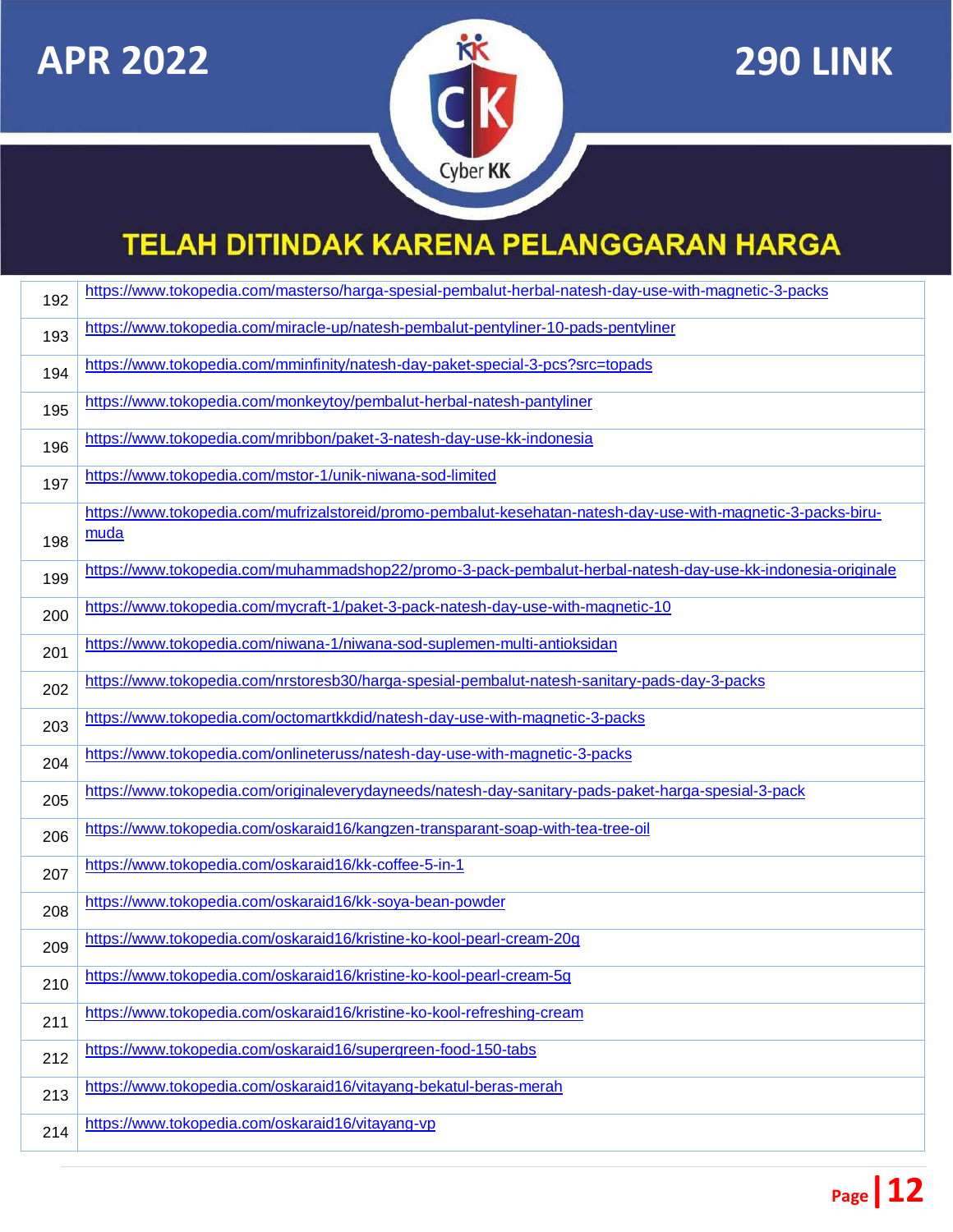

| 215 | https://www.tokopedia.com/oskaraid16/white-coffee-with-ginseng                                                                                                                                                                                                                                                                   |
|-----|----------------------------------------------------------------------------------------------------------------------------------------------------------------------------------------------------------------------------------------------------------------------------------------------------------------------------------|
| 216 | https://www.tokopedia.com/pakarsehatherbal/natesh-sanitary-pads-day-use-with-magnets-3-pack?src=topads                                                                                                                                                                                                                           |
| 217 | https://www.tokopedia.com/produkkesehatankita-1/paket-3-pack-natesh-day-pembalut-siang-atasi-kista-mioma                                                                                                                                                                                                                         |
| 218 | https://www.tokopedia.com/produkkesehatankita-1/paket-3-pack-natesh-day-pembalut-siang-original-atasi-nyeri-haid                                                                                                                                                                                                                 |
| 219 | https://www.tokopedia.com/produkkesehatankita-1/paket-3-pack-natesh-day-pembalut-siang-original-bebas-dioksin                                                                                                                                                                                                                    |
| 220 | https://www.tokopedia.com/produkkesehatankita-1/pembalut-kesehatan-natesh-day-use-with-magnetic-3-pack-30-pcs-<br><u>245</u>                                                                                                                                                                                                     |
| 221 | https://www.tokopedia.com/produkkesehatankita-1/pembalut-sehat-natesh-day-use-with-magnetic-3-pack-30-pcs-<br>245mm                                                                                                                                                                                                              |
| 222 | https://www.tokopedia.com/produkkesehatankita-1/promo-3-pcs-pembalut-herbal-natesh-day-original-bebas-dioksin-<br><u>original</u>                                                                                                                                                                                                |
| 223 | https://www.tokopedia.com/rahmatherbal30-1/new-pembalut-kesehatan-natesh-anti-bocor-untuk-datang-bulan-152                                                                                                                                                                                                                       |
| 224 | https://www.tokopedia.com/rahmatherbal30-1/new-pembalut-kesehatan-natesh-anti-bocor-untuk-datang-bulan-245-mm                                                                                                                                                                                                                    |
| 225 | https://www.tokopedia.com/rahmatherbal30-1/new-pembalut-kesehatan-natesh-anti-bocor-untuk-datang-bulan-290-mm                                                                                                                                                                                                                    |
| 226 | https://www.tokopedia.com/rahmatherbal30-1/new-pembalut-kesehatan-natesh-anti-bocor-untuk-datang-bulan-330-mm                                                                                                                                                                                                                    |
| 227 | https://www.tokopedia.com/rajaboxpanel/paket-3-pack-pembalut-natesh-herbal-day-siang-kk-indonesia                                                                                                                                                                                                                                |
| 228 | https://www.tokopedia.com/rajaboxpanel/paket-3-pack-pembalut-natesh-herbal-day-siang-kk-indonesia?src=topads                                                                                                                                                                                                                     |
| 229 | https://www.tokopedia.com/sanbeautystore/paket-3-box-pembalut-natesh-day-use?src=topads                                                                                                                                                                                                                                          |
| 230 | https://www.tokopedia.com/sehat-bersama-fina/bmc-bio-cream-30gr                                                                                                                                                                                                                                                                  |
| 231 | https://www.tokopedia.com/sehat-bersama-fina/kangzen-soap-epo                                                                                                                                                                                                                                                                    |
| 232 | https://www.tokopedia.com/sehat-bersama-fina/kangzen-soap-with-tea-tree-oil                                                                                                                                                                                                                                                      |
| 233 | https://www.tokopedia.com/sehat-bersama-fina/kristine-ko-kool-pearl-cream-20g                                                                                                                                                                                                                                                    |
| 234 | https://www.tokopedia.com/sehatkaya/paket-hemat-kkliforce-kalung-anti-radiasi-hp-dan-<br>elektromagnetik?utm_source=lainnya&utm_medium=share&utm_campaign=PDP-184781923-1885601992-<br>170222& branch match id=1044435068722949741& branch referrer=H4sIAAAAAAAAA8soKSkottLXL8nPzi9ITclM1M<br>vJzMvWd6l0KjAMCS3xyEsCAGyCOjkiAAAA |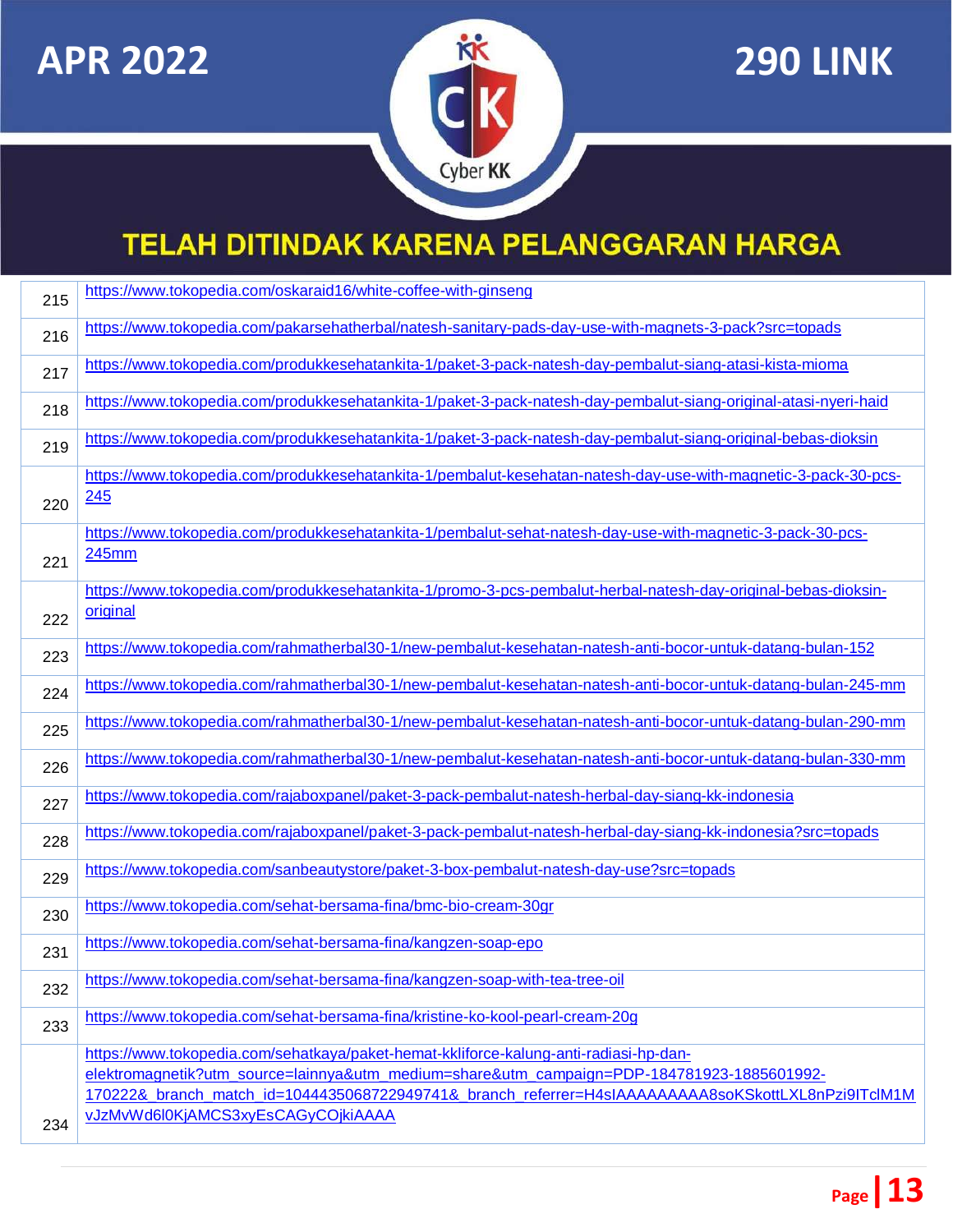

|     | https://www.tokopedia.com/sehatkaya/vitayang-whole-grains-sarapan-sereal-sehat-rendah-kalori-rendah-gula-1-   |
|-----|---------------------------------------------------------------------------------------------------------------|
|     | box?utm_source=lainnya&utm_medium=share&utm_campaign=PDP-184781923-2027382638-                                |
|     | 170222& branch match id=1044435068722949741& branch referrer=H4sIAAAAAAAAA8soKSkottLXL8nPzi9ITclM1M           |
| 235 | vJzMvWz%2FM0C48l9i%2FxyEsCADyYfUIiAAAA                                                                        |
|     |                                                                                                               |
| 236 | https://www.tokopedia.com/sehatkki/paket-hemat-3-pack-pembalut-herbal-natesh-day-original-bebas-dioksin       |
|     | https://www.tokopedia.com/sehatno1/pembalut-sehat-tanpa-bahan-kimia-anti-bocor-natesh-day-3-pack              |
| 237 |                                                                                                               |
| 238 | https://www.tokopedia.com/seltaherbalstore/pembalut-kesehatan-natesh-day-high-quality-anti-bocor-promo-3-pack |
|     |                                                                                                               |
|     | https://www.tokopedia.com/sentra-atk/promo-kalung-kesehatan-kk-liforce-light-siam-swarovski-                  |
|     | red?utm_source=salinlink&utm_medium=share&utm_campaign=PDP-2357048-603473629-                                 |
|     | 170422& branch match id=1044435068713861266& branch referrer=H4sIAAAAAAAAA8soKSkottLXL8nPzi9ITclM1M           |
| 239 | vJzMvWDzEOSTWvTMrLLEgCAM02XOwiAAAA                                                                            |
|     | https://www.tokopedia.com/sentraberkat/paket-hemat-plus-kk-liforce-peredam-radiasi-gambar-                    |
|     | 1?utm_source=lainnya&utm_medium=share&utm_campaign=PDP-184781923-2234957374-                                  |
|     | 170222&_branch_match_id=1044435068722949741&_branch_referrer=H4sIAAAAAAAAA8soKSkottLXL8nPzi9ITclM1M           |
|     | vJzMvW989Icowsqqj3yEsCAHIxm%2FsiAAAA                                                                          |
| 240 |                                                                                                               |
|     | https://www.tokopedia.com/sentraberkat/paket-hemat-plus-kk-liforce-peredam-radiasi-gambar-                    |
|     | 10?utm_source=lainnya&utm_medium=share&utm_campaign=PDP-184781923-2234957383-                                 |
|     | 170222& branch match id=1044435068722949741& branch referrer=H4sIAAAAAAAAA8soKSkottLXL8nPzi9ITclM1M           |
| 241 | vJzMvWD%2FHKNchKy4vwyEsCAPIyqDQiAAAA                                                                          |
|     |                                                                                                               |
|     | https://www.tokopedia.com/sentraberkat/paket-hemat-plus-kk-liforce-peredam-radiasi-gambar-                    |
|     | 11?utm_source=lainnya&utm_medium=share&utm_campaign=PDP-184781923-2234957384-                                 |
|     | 170222& branch match id=1044435068722949741& branch referrer=H4sIAAAAAAAAA8soKSkottLXL8nPzi9ITclM1M           |
| 242 | vJzMvWz3MLNfJOyo%2FwyEsCANa9pvwiAAAA                                                                          |
|     | https://www.tokopedia.com/sentraberkat/paket-hemat-plus-kk-liforce-peredam-radiasi-gambar-                    |
|     | 12?utm_source=lainnya&utm_medium=share&utm_campaign=PDP-184781923-2234957385-                                 |
|     | 170222& branch match id=1044435068722949741& branch referrer=H4sIAAAAAAAAA8soKSkottLXL8nPzi9ITclM1M           |
| 243 | vJzMvWD8vID8jILYjwyEsCAOFY%2BfsiAAAA                                                                          |
|     |                                                                                                               |
|     | https://www.tokopedia.com/sentraberkat/paket-hemat-plus-kk-liforce-peredam-radiasi-gambar-                    |
|     | 13?utm source=lainnya&utm medium=share&utm campaign=PDP-184781923-2234957386-                                 |
|     | 170222& branch match id=1044435068722949741& branch referrer=H4sIAAAAAAAAA8soKSkottLXL8nPzi9ITclM1M           |
| 244 | vJzMvWz%2FQrdTLOKozwyEsCAFDO7wQiAAAA                                                                          |
|     | https://www.tokopedia.com/sentraberkat/paket-hemat-plus-kk-liforce-peredam-radiasi-gambar-                    |
|     | 14?utm_source=lainnya&utm_medium=share&utm_campaign=PDP-184781923-2234957387-                                 |
| 245 | 170222& branch match id=1044435068722949741& branch referrer=H4sIAAAAAAAAA8soKSkottLXL8nPzi9ITclM1M           |
|     |                                                                                                               |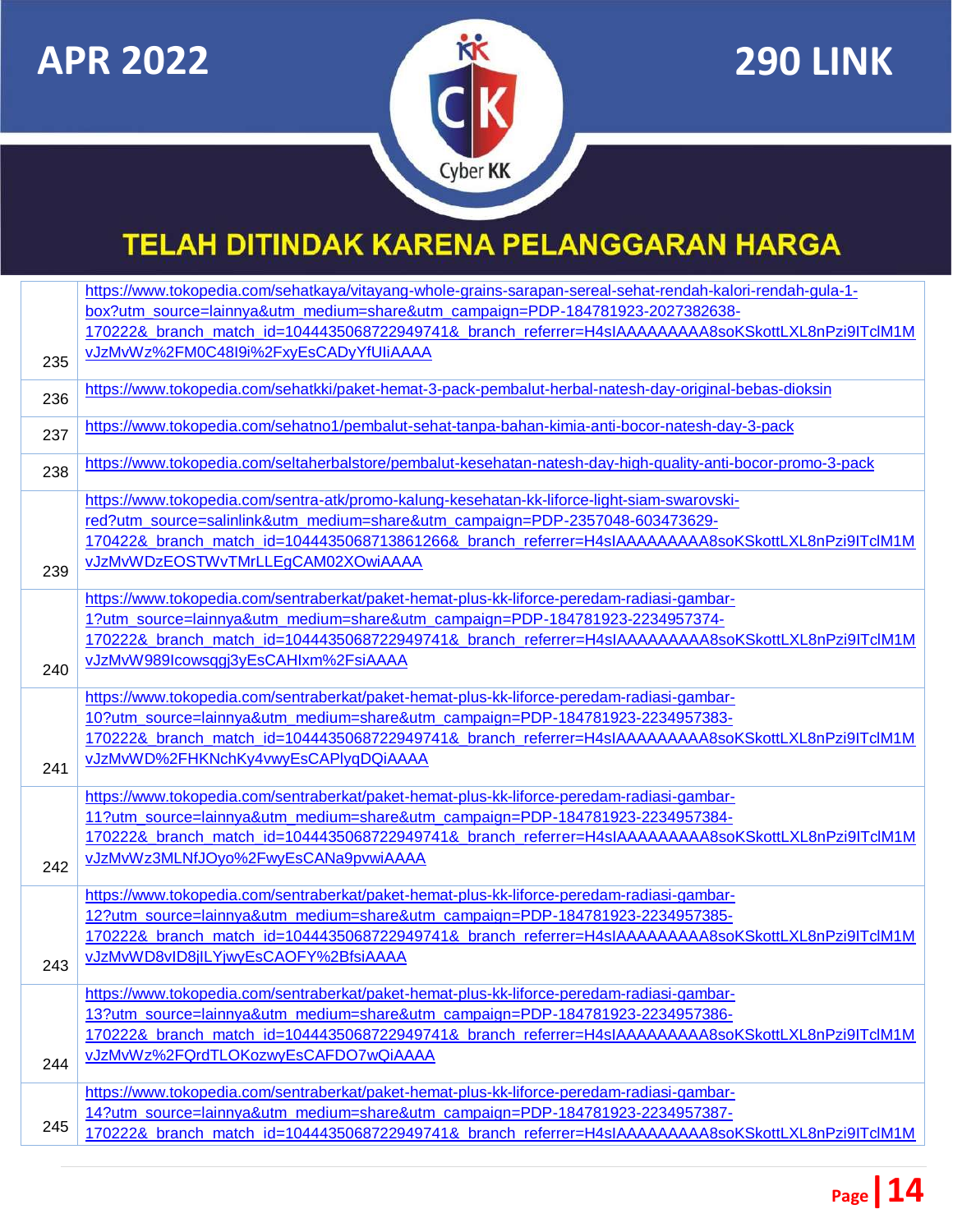

|     | vJzMvWzy7PzbHIKYrwyEsCAFmDf6AiAAAA                                                                  |
|-----|-----------------------------------------------------------------------------------------------------|
|     | https://www.tokopedia.com/sentraberkat/paket-hemat-plus-kk-liforce-peredam-radiasi-gambar-          |
|     | 15?utm_source=lainnya&utm_medium=share&utm_campaign=PDP-184781923-2234957388-                       |
|     | 170222& branch match id=1044435068722949741& branch referrer=H4sIAAAAAAAAA8soKSkottLXL8nPzi9ITclM1M |
| 246 | vJzMvWD7RMd8nMKY7wyEsCAByftu0iAAAA                                                                  |
|     | https://www.tokopedia.com/sentraberkat/paket-hemat-plus-kk-liforce-peredam-radiasi-gambar-          |
|     | 16?utm_source=lainnya&utm_medium=share&utm_campaign=PDP-184781923-2234957389-                       |
|     | 170222& branch match id=1044435068722949741& branch referrer=H4sIAAAAAAAAA8soKSkottLXL8nPzi9ITclM1M |
|     | vJzMvWzw4uzTFIL4nwyEsCAJ6LuSciAAAA                                                                  |
| 247 |                                                                                                     |
|     | https://www.tokopedia.com/sentraberkat/paket-hemat-plus-kk-liforce-peredam-radiasi-gambar-          |
|     | 17?utm_source=lainnya&utm_medium=share&utm_campaign=PDP-184781923-2234957390-                       |
|     | 170222& branch match id=1044435068722949741& branch referrer=H4sIAAAAAAAAA8soKSkottLXL8nPzi9ITclM1M |
| 248 | vJzMvWd88ptcjPLI3wyEsCAJIjXDEiAAAA                                                                  |
|     | https://www.tokopedia.com/sentraberkat/paket-hemat-plus-kk-liforce-peredam-radiasi-gambar-          |
|     | 18?utm_source=lainnya&utm_medium=share&utm_campaign=PDP-184781923-2234957391-                       |
|     | 170222& branch match id=1044435068722949741& branch referrer=H4sIAAAAAAAAA8soKSkottLXL8nPzi9ITclM1M |
| 249 | vJzMvWTzQJ8C8rLovwyEsCAOQ97owiAAAA                                                                  |
|     |                                                                                                     |
|     | https://www.tokopedia.com/sentraberkat/paket-hemat-plus-kk-liforce-peredam-radiasi-gambar-          |
|     | 2?utm_source=lainnya&utm_medium=share&utm_campaign=PDP-184781923-2234957375-                        |
|     | 170222& branch match id=1044435068722949741& branch referrer=H4sIAAAAAAAAA8soKSkottLXL8nPzi9lTclM1M |
| 250 | vJzMvWdynMcveOTI3wyEsCAPyMjyMiAAAA                                                                  |
|     | https://www.tokopedia.com/sentraberkat/paket-hemat-plus-kk-liforce-peredam-radiasi-gambar-          |
|     | 3?utm_source=lainnya&utm_medium=share&utm_campaign=PDP-184781923-2234957376-                        |
|     | 170222&_branch_match_id=1044435068722949741&_branch_referrer=H4sIAAAAAAAAA8soKSkottLXL8nPzi9lTclM1M |
| 251 | vJzMvWj8r083eLTIvwyEsCACdx%2BcEiAAAA                                                                |
|     |                                                                                                     |
|     | https://www.tokopedia.com/sentraberkat/paket-hemat-plus-kk-liforce-peredam-radiasi-gambar-          |
|     | 4?utm_source=lainnya&utm_medium=share&utm_campaign=PDP-184781923-2234957377-                        |
|     | 170222& branch_match_id=1044435068722949741&_branch_referrer=H4sIAAAAAAAAA8soKSkottLXL8nPzi9lTclM1M |
| 252 | vJzMvWrypLNggySI%2FwyEsCAKINBBYiAAAA                                                                |
|     | https://www.tokopedia.com/sentraberkat/paket-hemat-plus-kk-liforce-peredam-radiasi-gambar-          |
|     | 5?utm_source=lainnya&utm_medium=share&utm_campaign=PDP-184781923-2234957378-                        |
|     | 170222& branch match id=1044435068722949741& branch referrer=H4sIAAAAAAAAA8soKSkottLXL8nPzi9lTclM1M |
|     | vJzMvW98gxDSk1z4jwyEsCAJjYKJYiAAAA                                                                  |
| 253 |                                                                                                     |
|     | https://www.tokopedia.com/sentraberkat/paket-hemat-plus-kk-liforce-peredam-radiasi-gambar-          |
| 254 | 7?utm_source=lainnya&utm_medium=share&utm_campaign=PDP-184781923-2234957380-                        |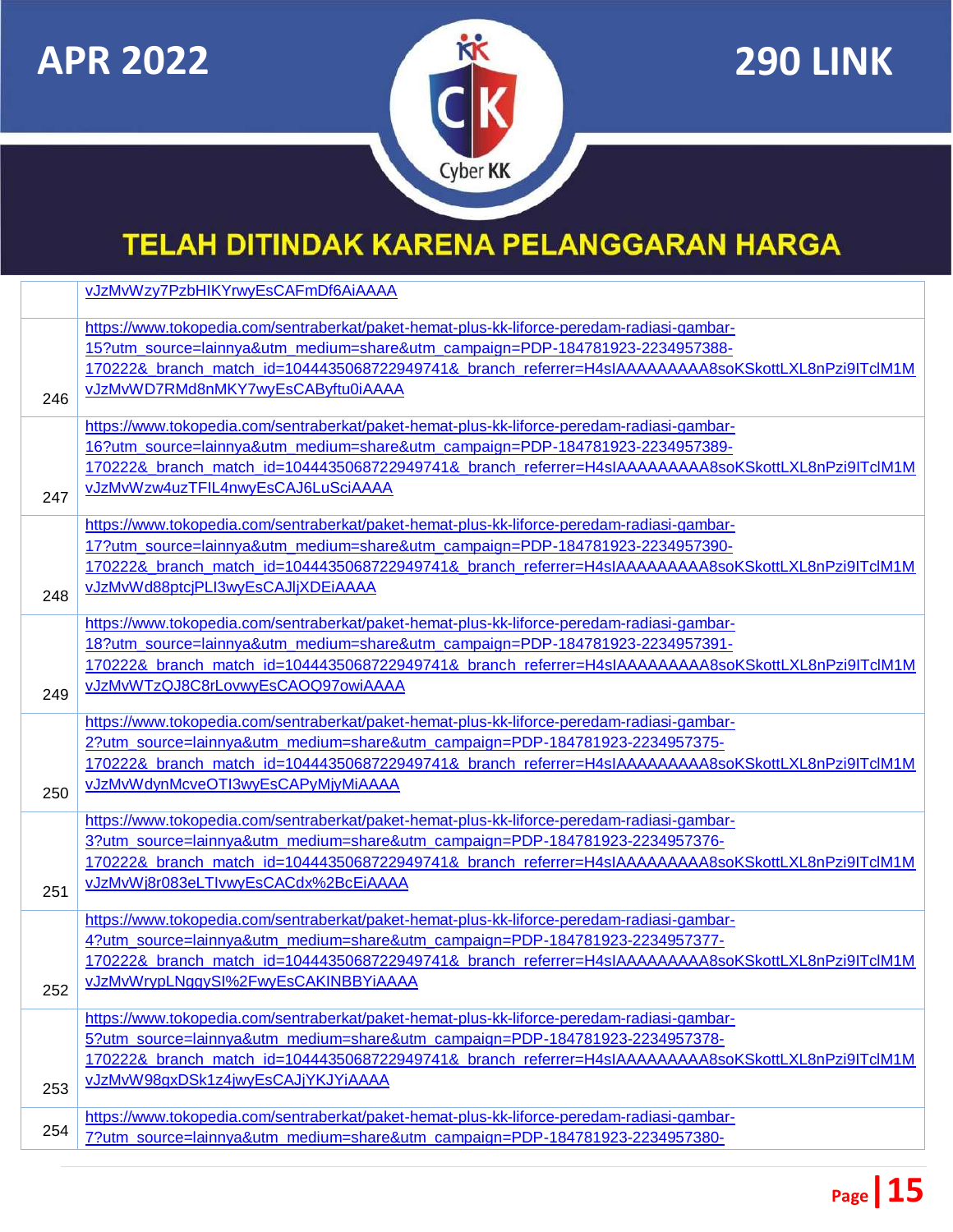

|     | 170222& branch match id=1044435068722949741& branch referrer=H4sIAAAAAAAAA8soKSkottLXL8nPzi9ITclM1M            |
|-----|----------------------------------------------------------------------------------------------------------------|
|     | vJzMvWz03LDQjKyY7wyEsCAKYD8hAiAAAA                                                                             |
|     |                                                                                                                |
|     | https://www.tokopedia.com/sentraberkat/paket-hemat-plus-kk-liforce-peredam-radiasi-gambar-                     |
|     | 8?utm_source=lainnya&utm_medium=share&utm_campaign=PDP-184781923-2234957381-                                   |
|     | 170222& branch match id=1044435068722949741& branch referrer=H4sIAAAAAAAAA8soKSkottLXL8nPzi9ITclM1M            |
| 255 | vJzMvWd41wCs%2FMzonwyEsCANSGWwgiAAAA                                                                           |
|     |                                                                                                                |
|     | https://www.tokopedia.com/sentraberkat/paket-hemat-plus-kk-liforce-peredam-radiasi-gambar-                     |
|     | 9?utm_source=lainnya&utm_medium=share&utm_campaign=PDP-184781923-2234957382-                                   |
|     | 170222& branch match id=1044435068722949741& branch referrer=H4sIAAAAAAAAA8soKSkottLXL8nPzi9ITclM1M            |
| 256 | vJzMvWL%2FRzdC3Pyo3wyEsCAPBYInwiAAAA                                                                           |
|     |                                                                                                                |
|     | https://www.tokopedia.com/sentraberkat/paket-hemat-plus-kk-liforce-peredam-radiasi-                            |
|     | gambar6?utm_source=lainnya&utm_medium=share&utm_campaign=PDP-184781923-2234957379-                             |
|     | 170222& branch match id=1044435068722949741& branch referrer=H4sIAAAAAAAAA8soKSkottLXL8nPzi9ITclM1M            |
| 257 | vJzMvWzymoirRMzorwyEsCACCapWkiAAAA                                                                             |
|     |                                                                                                                |
| 258 | https://www.tokopedia.com/serbaherbal1505/kangzen-transparent-soap-with-tea-tree-oil                           |
|     |                                                                                                                |
| 259 | https://www.tokopedia.com/shoelmanallshop/pembalut-kesehatan-natesh-day-use-with-magnetik-3-pack-30-pcs        |
|     | https://www.tokopedia.com/simoshealth/paket-3-pack-pembalut-herbal-natesh-day-use                              |
| 260 |                                                                                                                |
|     | https://www.tokopedia.com/sina7484/natesh-day-use-with-magnetic-3-pak                                          |
| 261 |                                                                                                                |
| 262 | https://www.tokopedia.com/solusisehatkk/natesh-day-use-pembalut-kesehatan-herbal-3-pack-x-10-pcs-245-mm        |
|     |                                                                                                                |
| 263 | https://www.tokopedia.com/sumberberkatherbal/natesh-day-use-pembalut-kesehatan-herbal-3-pack-x-10-pcs-245-mm   |
|     |                                                                                                                |
| 264 | https://www.tokopedia.com/syok-1/niwana-sod                                                                    |
|     | https://www.tokopedia.com/thegreatestshops/paket-hemat-2box-vitayang-                                          |
|     | collathion?utm_source=lainnya&utm_medium=share&utm_campaign=PDP-184781923-1268371171-                          |
|     | 180422& branch match id=1044435068722949741& branch referrer=H4sIAAAAAAAAA8soKSkottLXL8nPzi9lTclM1M            |
|     | vJzMvWL09JKUsrqKrMKkgCAMcKWkkiAAAA                                                                             |
| 265 |                                                                                                                |
|     | https://www.tokopedia.com/thegreatestshops/paket-hemat-3pack-natesh-day                                        |
| 266 |                                                                                                                |
|     | https://www.tokopedia.com/thegreatestshops/sgf-super-green-food-50-                                            |
|     | tab?utm_source=lainnya&utm_medium=share&utm_campaign=PDP-184781923-436954873-                                  |
|     | 180422& branch match id=1044435068722949741& branch referrer=H4sIAAAAAAAAA8soKSkottLXL8nPzi9ITclM1M            |
|     | vJzMvWTy83MXMySq%2FKKkgCAEk9XYMiAAAA                                                                           |
| 267 |                                                                                                                |
| 268 | https://www.tokopedia.com/thegreatestshops/terbatas-super-green-food-sgf-600-tab-suplemen-imun-tubuh-original- |
|     |                                                                                                                |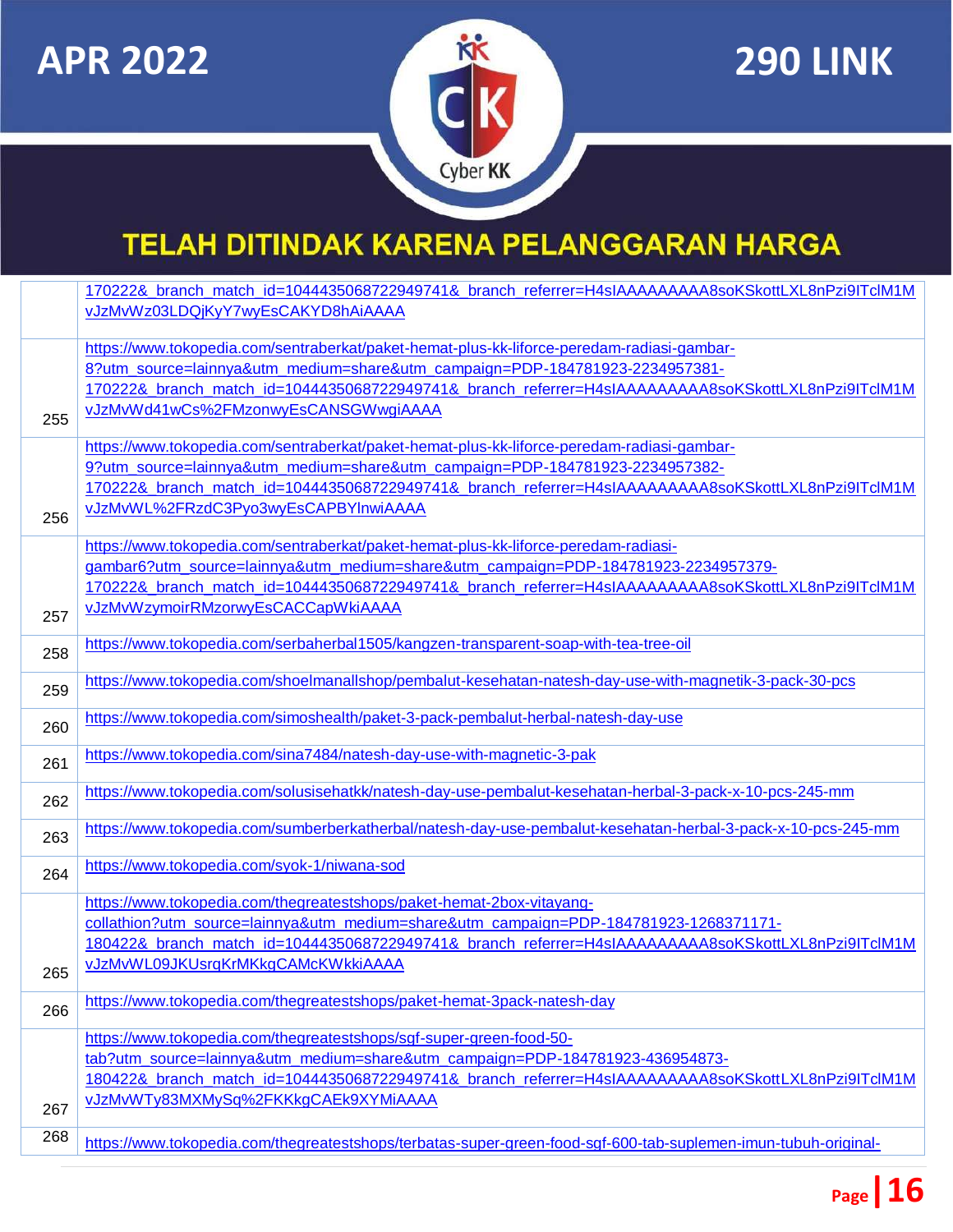

|     | kki?utm_source=lainnya&utm_medium=share&utm_campaign=PDP-184781923-2958551764-                                |
|-----|---------------------------------------------------------------------------------------------------------------|
|     | 180422& branch match id=1044435068722949741& branch referrer=H4sIAAAAAAAAA8soKSkottLXL8nPzi9lTclM1M           |
|     | vJzMvWj0r29i9z9arMKkgCABxkDLMiAAAA                                                                            |
| 269 | https://www.tokopedia.com/toko-herbal-571/pembalut-kesehatan-natesh-day-use-with-magnetic-3-pack-30-pcs-245mm |
| 270 | https://www.tokopedia.com/toko-kumakassar/promo-terbatas-3-pcs-natesh-sanitary-pads-day-use-pembalut-herbal   |
| 271 | https://www.tokopedia.com/tokojwjaya/kangzen-transparant-soap-with-tea-tree-oil                               |
| 272 | https://www.tokopedia.com/tokokenarijaya/natesh-night-extra-long-with-magnetic                                |
| 273 | https://www.tokopedia.com/tokokitaindonesia/promo-3-pack-pembalut-natesh-day-herbal-original                  |
| 274 | https://www.tokopedia.com/tokokusehat-2/pembalut-natesh-day-3pack                                             |
|     | https://www.tokopedia.com/tokosuplementvitamin/natesh-pantyliner-pembalut-herbal-alami-paket-hemat-promo-kk-  |
| 275 | <i>indonesia</i>                                                                                              |
| 276 | https://www.tokopedia.com/topickhidayat/natesh-day-use-with-magnetic-3-packs                                  |
| 277 | https://www.tokopedia.com/tspmedic/natesh-panty-day-night                                                     |
| 278 | https://www.tokopedia.com/verine-1/paket-3-pac-day-natesh                                                     |
| 279 | https://www.tokopedia.com/viakuid/promo-natesh-day-use-with-magnetic-3-packs-pembalut-wanita                  |
| 280 | https://www.tokopedia.com/virgoshop-kki/pembalut-kesehatan-natesh-day-use-with-magnetic-3-pack-30-pcs-240-mm  |
|     | https://www.tokopedia.com/virgoshop-kki/pembalut-kesehatan-natesh-day-use-with-magnetic-3-pack-30-pcs-240-    |
| 281 | mm?src=topads                                                                                                 |
| 282 | https://www.tokopedia.com/vongo/natesh-over-night-use-with-magnetic-3-pack                                    |
| 283 | https://www.tokopedia.com/widiaginting/paket-3-packs-natesh-day-use-with-magnetic-herbal-kk-indonesa-ori-100  |
| 284 | https://www.tokopedia.com/wijigos/promo-3-pack-natesh-pantyliner-pembalut-herbal-atasi-keputihan-wanita       |
| 285 | https://www.tokopedia.com/xyzonemenstuff/promo-natesh-panty-3-pack                                            |
| 286 | https://www.tokopedia.com/zahirash0p/kk-niwana-sod                                                            |
| 287 | https://www.tokopedia.com/zhuli-shop/pembalut-natesh-day                                                      |
| 288 | https://www.tokopedia.com/zhuli-shop/pembalut-natesh-over-night                                               |